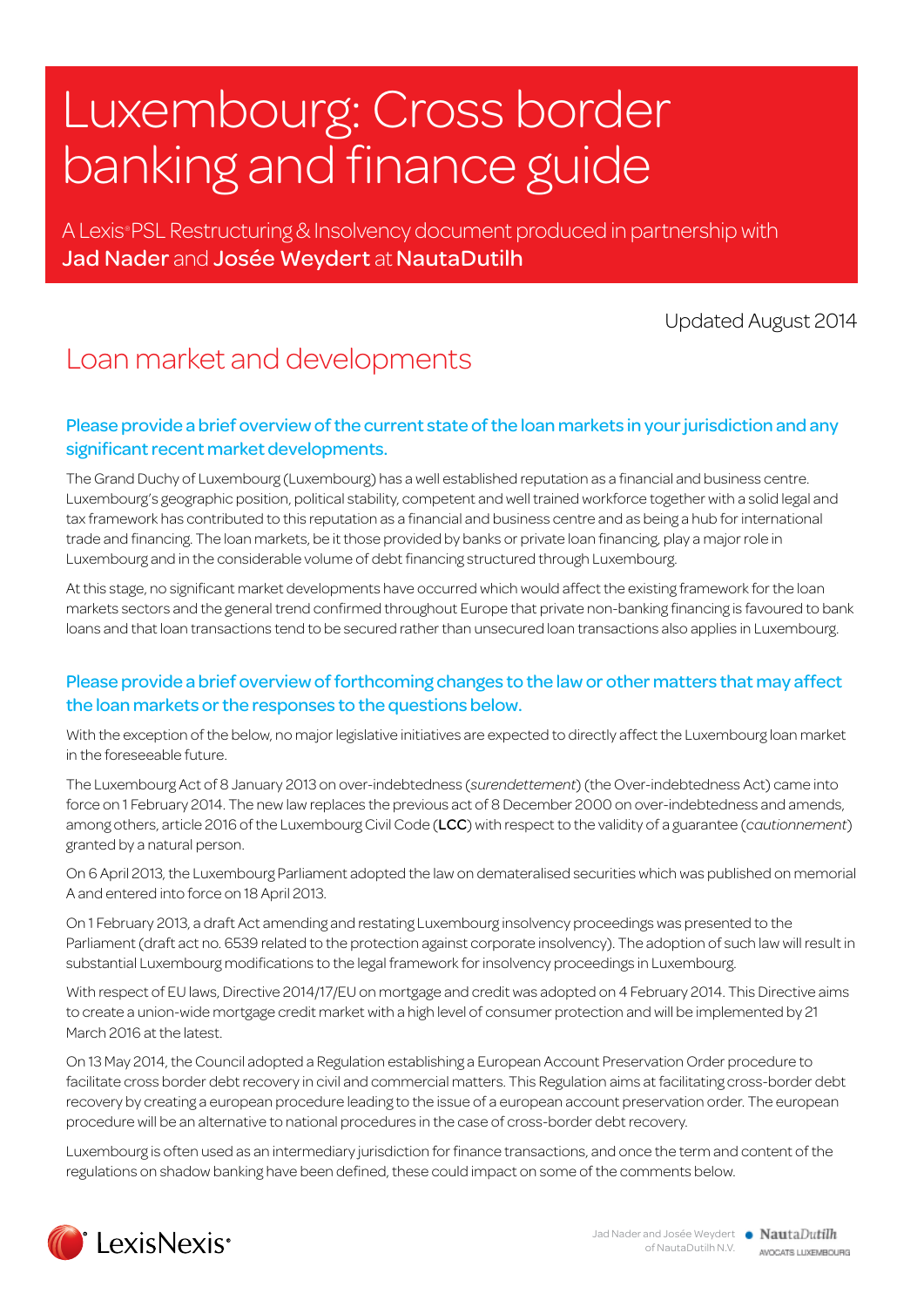# Lending

#### Is it necessary to obtain any consents or licenses in order to lend in your jurisdiction or enforce rights under a loan agreement and if so what is the process for obtaining the consent or license? Are there any other restrictions on lending that foreign lenders should be aware of?

The granting of loans to the public can be made solely by a duly authorized credit institution or a duly authorized professional of the financial sector carrying on lending operations, within the meaning of the Luxembourg Act of 5 April 1993 on the Financial Sector, as amended (the Financial Sector Act).

A credit institution is authorized by the Minister of Finance and may act as a 'universal bank' (*banque universelle*), meaning it can perform all activities provided for and governed by the Financial Sector Act, including the granting of loans. However, a professional carrying on lending operations may engage in the business of granting loans to the public for their own account but may only act within the limits of its authorization.

In any case, such authorization only concerns Luxembourg and foreign entities (which have no establishment in the EU) as EU based entities may provide cross-border services in Luxembourg by means of a branch or under the freedom to provide services to the limit of the activities under their own authorization, to the extent granted by their home Member State authority and covering lending activities which can be passported. As a consequence, if an EU credit institution or a professional carrying on lending operations exercises its activities in Luxembourg through a branch or under the freedom to provide services, it will have to be authorized in its home Member State for the activities it intends to provide in Luxembourg (eg to offer loans).

To obtain an authorization to operate in Luxembourg, a credit institution or a professional carrying on lending operations has to submit an application to the Luxembourg Financial Sector Supervisory Authority (CSSF), which complies with all requirements of the Financial Sector Act, including various requirements as regards capital structure, shareholders' structure, transparency or management. The authorization is granted by the Minister of Finance after a process of review of the application by the CSSF.

It is worth noting that the Council of the European Union adopted Regulation (EU) 1024/2013 of 15 October 2013, conferring specific tasks on the European Central Bank concerning policies relating to the prudential supervision of credit institutions which introduces a new system of supervision according to which the European Central Bank will directly supervise significant credit institutions. The new system of supervision will be effective as from 1 November 2014.

There are as such no particular legal restrictions specific to the granting of loans to foreign borrowers, except as regards mandatory local public policy provisions (eg local mandatory consumer's protection provisions may have to be complied with by lenders even acting from Luxembourg).

The term of what is to be meant by 'granting loans to the public' remains however uncertain and in specific cases, it might be recommended to get a clearance from the CSSF that the loan to be granted is not considered as being granted to the public, to ensure that no license requirement is triggered.

#### Are there any taxes, duties or other charges associated with making loans to entities that are incorporated in your jurisdiction?

As a matter of principle, under Luxembourg tax laws as at January 2014 and administrative practice as at January 2014, it is not necessary to file, record or enrol with any court or other authority in Luxembourg or that any stamp duty, transfer, capital, registration, issue or similar duties or taxes or governmental fees and charges be paid on or in relation to the provision of loans to Luxembourg entities.

#### Are there any restrictions, controls, fees, taxes or charges on foreign exchange in your jurisdiction?

No specific exchange control provisions exist as a matter of Luxembourg law. However, foreign exchange control provisions should be respected when performing contracts and a party may be bound by anti-money laundering/terrorism financing regulations and by any restriction imposed by Luxembourg authorities in any given circumstance.

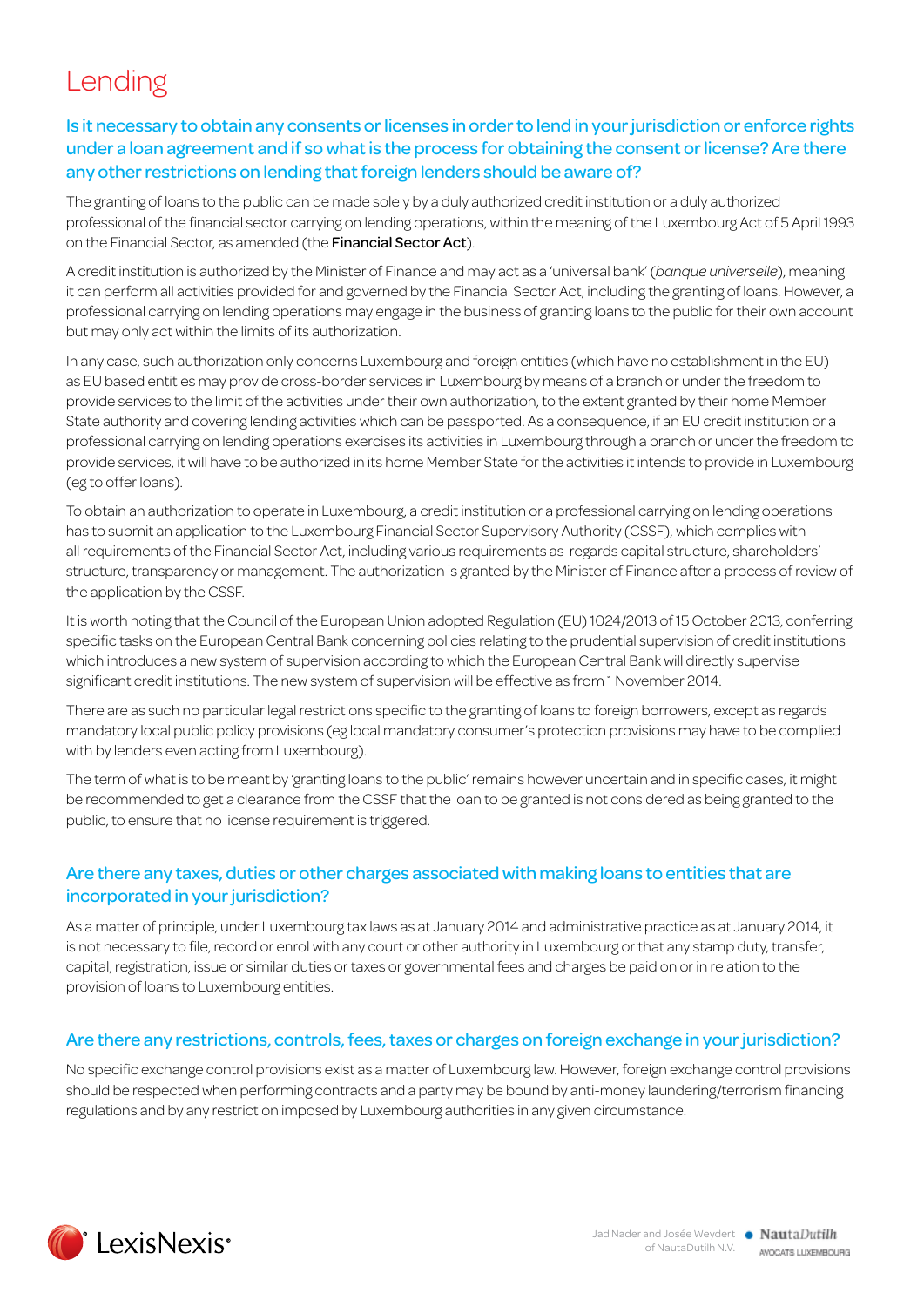In addition, pursuant to the EU Directive 2007/64/EC on payment services (the Payment Services Directive), in the case of currency conversion, the payment services provider shall disclose to the payment service user, the actual or reference exchange rate to be applied to the payment transaction. In case the exchange rate used is different from the exchange rate previously disclosed, the payment services provider shall disclose the exchange rate used in the payment transaction by the payer's payment service provider and the amount of the payment transaction after that currency conversion.

No specific taxes apply on currency conversion. Foreign exchange gains realized by Luxembourg resident corporations are subject to corporate income tax and municipal business tax at a combined rate of 29.22%, whilst conversion losses should be tax-deductible.

#### How is debt normally transferred in your jurisdiction?

In general, a debt can be transferred under Luxembourg law by way of assignment (*cession de créance*) or by way of a novation agreement (*novation*).

An assignment will in principle transfer the debt without the extinction of the security right attached to the secured obligation. In this case, the assigned debtor is however entitled to invoke every exception arising out of the secured obligation as against the assignee as if it was the original creditor. As a result of the accessory character of security rights under Luxembourg law, security rights given as collateral to secure the debt will in principle remain to the benefit of the assignee as new creditor.

By contrast, if the debt is traded by way of a novation, the existing obligation disappears and a new contract is created. Even though the amount and the content of the original debt and the new debt are identical (except for the parties), any security right granted to secure the original debt will be extinguished by the novation, unless specific provisions plan the preservation of security rights in accordance with Articles 1278 and 1281 of the LCC.

## Security and guarantees

#### Is it possible to take security over each of the following types of assets in your jurisdiction (including future assets) and what form does that security usually take?

Under Luxembourg law, several types of security rights may be granted, governed by specific provisions of the LCC, general law principles, or specific laws such as the Luxembourg Act of 5 August 2005 on financial collateral arrangements, as amended, implementing the Directive 2002/47/EC of the European Parliament and of the Council of 6 June 2002 on financial collateral arrangements and Directive 2009/44/EC of the European Parliament and of the Council of 6 May 2009 amending Directive 98/26/EC on settlement finality in payment and securities settlement systems (the Collateral Act).

On 29 January 2014, the Luxembourg District Court sitting in commercial matters held that a secured creditor's right to enforce a pledge on default payment at maturity is of the very essence of the pledge irrespective of whether non-payment at maturity was expressly defined as an enforcement event and that any clause depriving a creditor of such right must be considered null and void.

• *Civil law security rights*

The considerations on civil law security rights apply to Luxembourg security arrangements that are governed by the LCC and, as such, relate primarily to property rights over tangible and/or moveable assets (ie pledges), or immovable real property (ie mortgages), as well as to pledges over intangible intellectual property rights (IP Rights) and that are not subject to the specific regime of the Collateral Act or to special rules such as for instance those relating to international interests in aircraft or other high value mobile equipment.

It is possible to grant a security covering both present and future assets requiring the debtor to cover all its commitments on its present and future assets. Given that physical transfer is required to perfect a mere civil law security right, a security right with respect to future assets will in principle be considered as a promise to pledge (promesse de gage), ie to deliver the after-acquired collateral for the purpose of a security right and such promise will become an actual and effective security right once the physical transfer of the collateral is effected.

• *Security rights governed by the Collateral Act* Only security rights (i) over qualifying collateral that take the form of financial instruments (shares/securities) or claims and (ii) securing monetary claims may enter into the scope of the Collateral Act. As a consequence, these security rights are often used in financial transactions to secure the various financing agreements.

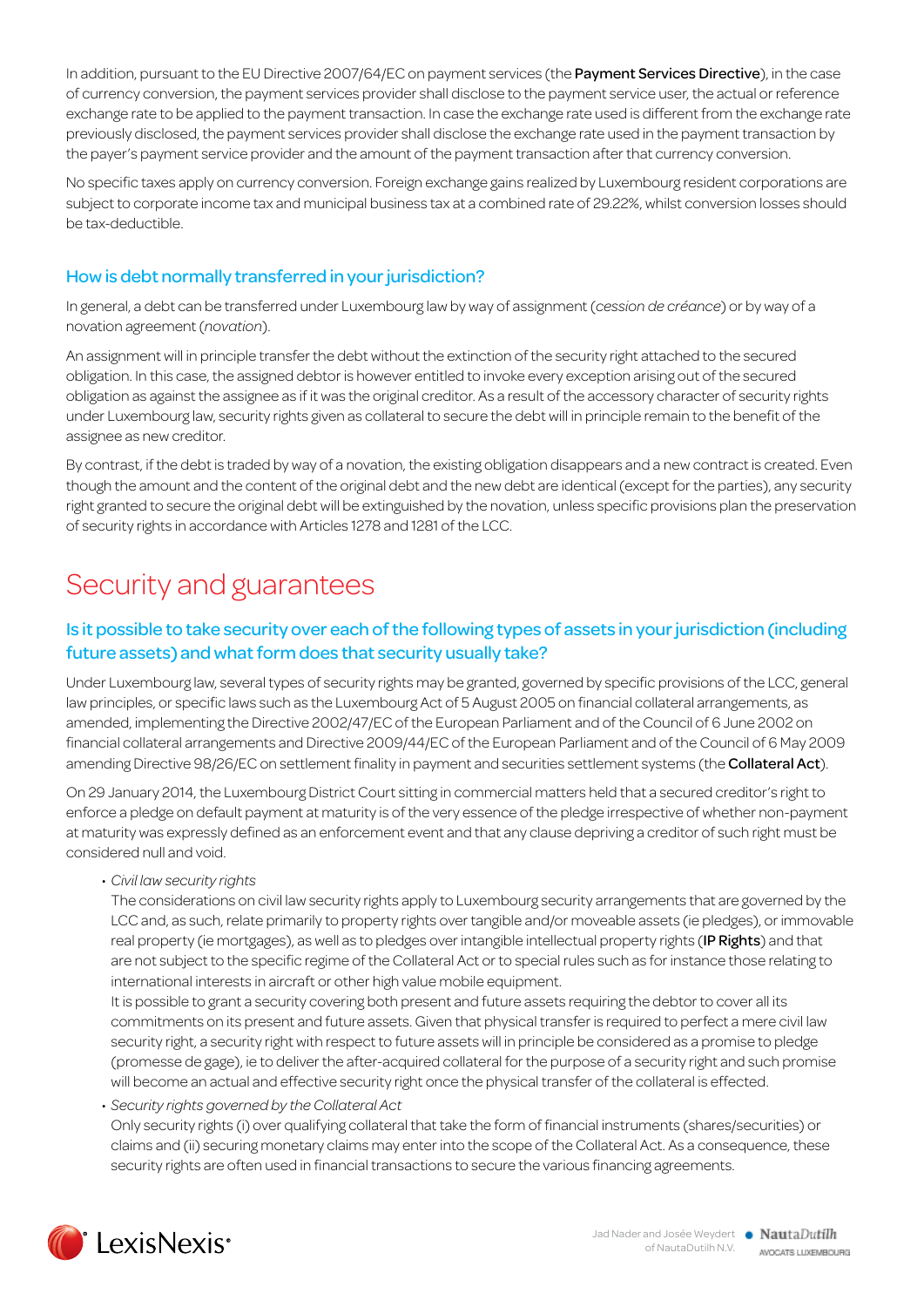The Collateral Act can be considered as a creditor-friendly legislation: by contrast to civil law security rights, the Collateral Act aims to offer to creditors the utmost protection against nearly any type of impairment, including Luxembourg and foreign insolvency proceedings affecting rights of creditors generally (by application of article 20(4) of the Collateral Act), while offering possibilities to appoint, without having to use the mechanism of parallel debt, a security representative or trustee to manage and hold the security rights for the benefit of secured creditors. Under the Collateral Act, collateral may be given under the form of a pledge or a transfer of property for security purpose.

#### Land (immoveable property)

Immoveable property (real property) is secured either by a mortgage (*hypothèque*), ie a non-possessory registered security right or an 'antichresis' (*antichrèse*), the latter being rarely used in Luxembourg as such registered pledge requires the transfer of possession of the real estate to the secured creditor including the fruits or rent income in lieu of payments on the secured obligation (we will not enter into further details as regards antichresis).

A mortgage is created in principle by notarial deed (*acte authentique*) and rendered effective as against third parties by registration with the mortgage register of the judicial district where the property is located. The registration is valid and enforceable against third parties for 10 (ten) years and is renewable for unlimited 10 (ten)-year periods, provided that the underlying debt for which the mortgage was created is not extinguished and the 10-year term has not expired. In the absence of such renewal in due time, the security will no longer be enforceable and the secured creditor will lose its preferential rank over such immoveable property.

In the case of mortgages, the specificity principle requires the document to clearly identify the immoveable property and to clearly specify the amount which the mortgage secures in the constituting deed. In addition, the secured obligation must be certain and liquid, otherwise no registration of the mortgage will be authorized. Therefore, it is impossible to grant a mortgage (*hypothèque*) or an 'antichresis' (*antichrèse*) over future property, because both require a clear and precise identification of the property in order to effect a valid registration.

#### Shares and other securities

• *Shares and equity securities*

Security rights over financial instruments (shares/securities) and over claims are in principle governed by the Collateral Act, if these assets are located or deemed to be located in Luxembourg.

As such, any security right over registered shares (actions nominatives) or another form of equity interest is normally taken in the form of a pledge (*gage*) governed by the Collateral Act, if such company is governed by Luxembourg law. It is also possible to take a security right in the form of a transfer of title for security purposes (*transfert de propriété à titre de garantie*).

The terms of a pledge are governed by written agreement executed between the pledgor and the pledgee and the pledge is perfected and rendered enforceable against third parties by the dispossession or deemed dispossession of the pledged assets. In the case of registered shares/equity securities, a pledge is indeed perfected as against the issuer and third parties only by registration (*inscription*) of the pledge in the shareholders' register (or the register for the relevant equity interest in question) held by the issuer of the relevant security at its registered office in Luxembourg. If these shares (or equity instruments) are materialized through a bearer certificate (bearer securities), the rights attached to such instrument vest with the bearer once it physically acquires its bearer certificate and lose such rights by physically transferring the bearer certificate as well. Accordingly, the perfection of a pledge over bearer shares/equity securities is effective by physical delivery (*tradition manuelle*) to the pledgee (or its security representative) or to an agreed third party custodian (*tiers convenu*). A collateral agreement taking the form of a transfer of title for security purposes is enforceable as against third parties as of the date of execution of the agreement evidencing the transfer of title for security purposes.

A pledge or a transfer of title for security purposes may extend to both present and future collateral without any need to specifically designate such collateral and may secure present and future obligations of the debtor towards the pledgee/transferee or towards a third party thereby constituting a third party security. The legal ownership of the collateral remains with the pledgor during the lifetime of the pledge in the case of a pledge, whereas a transfer of title for security purposes includes an undertaking of the transferee to re-transfer the transferred collateral (or equivalent collateral as agreed by the parties), upon expiry of the security period (in the absence of course of an enforcement event).

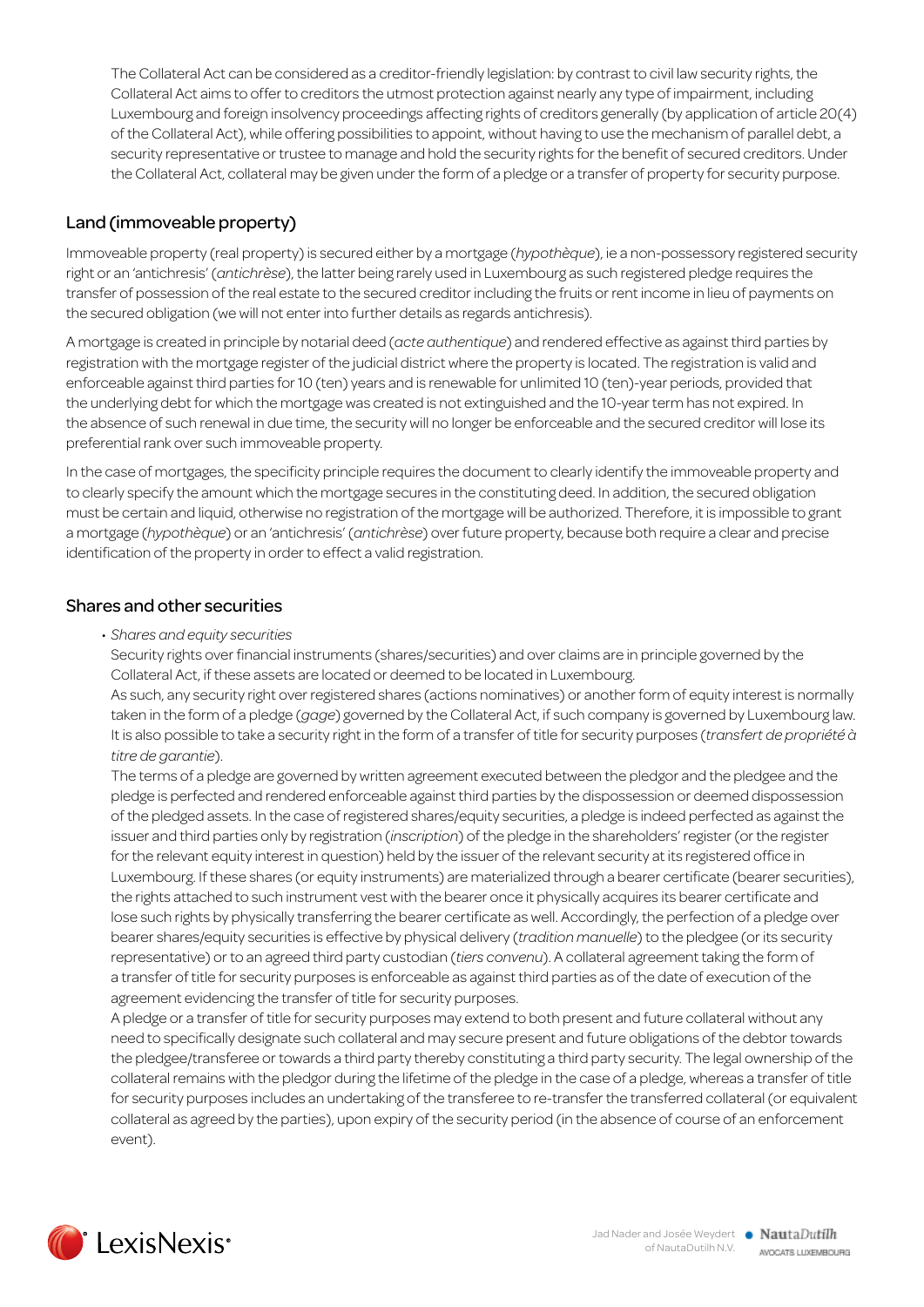#### • *Bonds, notes and other forms of transferable debt securities*

Bonds, notes and other forms of transferable debt instruments may be secured but the formalities required will depend on the type and form of such debt instruments and a security right is perfected, in the same manner as set out under item (i) above, depending on their form in accordance with the Collateral Act. For some bearer debt instruments, a transfer by way of endorsement (*titres à ordre*) (such as promissory notes or commercial paper (*billet de trésorerie*)) can be made. The mechanism of endorsement (*endossement*), used for the transfer of ownership or for the perfection of security rights over these bearer debt instruments does not apply to the transfer or the creation of security rights over equity instruments. Under Luxembourg law, the endorsement consists of the inscription of the name of the bearer onto the bearer debt instrument. Endorsing such certificate is not a condition of its transfer, but any future bearer of the certificated debt instrument may, in principle, request the payment of the underlying debt from any person having endorsed the certificate prior to its acquisition. An acquisition without endorsement will constitute a 'transfer in blank' (made through physical delivery of the debt instrument (*tradition manuelle*)) and such bearer will therefore not appear in the chain of possession as evidenced by any endorsement on the bearer debt instrument. Security rights granted over certificated debt instruments transferable by way of endorsement are perfected through a specific form of endorsement, for the purpose of granting such security right (*endossement à titre pignoratif*) and which indicates the name of the pledgee (or its security representative) on the certificate

#### Cash deposits in bank accounts

Security rights over cash claims as well as over accounts are governed by the Collateral Act. Security rights can take the form of an account pledge or of a transfer of title for security purposes (please refer to Shares and other securities above). A security interest to be taken under the form of a pledge over a cash deposit account may either be considered as a security interest under the form of a pledge taken over a cash claim held against the bank or a security interest over an account (to the extent the cash can be assimilated to financial instruments) held by that bank. In practice however the differences in the drafting of the pledge agreements are minor as both pledges take the form of a pledge over account and it is commonly agreed to notify such pledges to the account bank to ensure perfection.

#### Receivables (non-contractual and contractual rights, including rights under insurance policies)

• *Receivables*

Security rights over rights to claim payment of a monetary sum (*créances de sommes d'argent*) are governed by the Collateral Act. Security rights can take the form of a pledge or of a transfer of title for security purposes (please refer to Shares and other securities above). The receivables pledge takes effect between the parties, and is automatically perfected as against the relevant debtor and against third parties (debtor and competing creditors) as of the date of execution of the pledge agreement. However, until it receives a notice of such pledge, the debtor will, in principle, validly discharge its obligations towards the pledgor.

In an international context, the perfection requirements as against the debtor are determined by the law of the debtor's domicile, in accordance with Article 14(2) of EU Regulation of 17 June 2008 on the law applicable to contractual obligations (the Rome I Regulation). In addition, in the case of assigned debtors that are located outside Luxembourg, it may be necessary to ensure that any relevant foreign perfection requirements under the laws of the location of the relevant debtor (registered office or place of central administration, as the case may be), be complied with following the execution of the pledge agreement. Similarly, it may be necessary that foreign law security rights over receivables whose debtor is located in Luxembourg be perfected in Luxembourg, as a result of the traditional conflicts of laws rule according to which the proprietary effect on third parties of the security right is governed by the law of the debtor's domicile (as a *situs* of the receivable).

• *Contractual rights*

Contractual rights have to be considered either as financial instruments or as claims (*créances*) depending on the type of rights concerned, to benefit from the Collateral Act. A security right over the relevant contractual right is created and perfected by written agreement between the pledgor and the pledgee, as further explained above.

#### Intellectual property

IP rights are intangible personal property and are normally subject to security rights in the form of a civil law pledge governed by LCC.

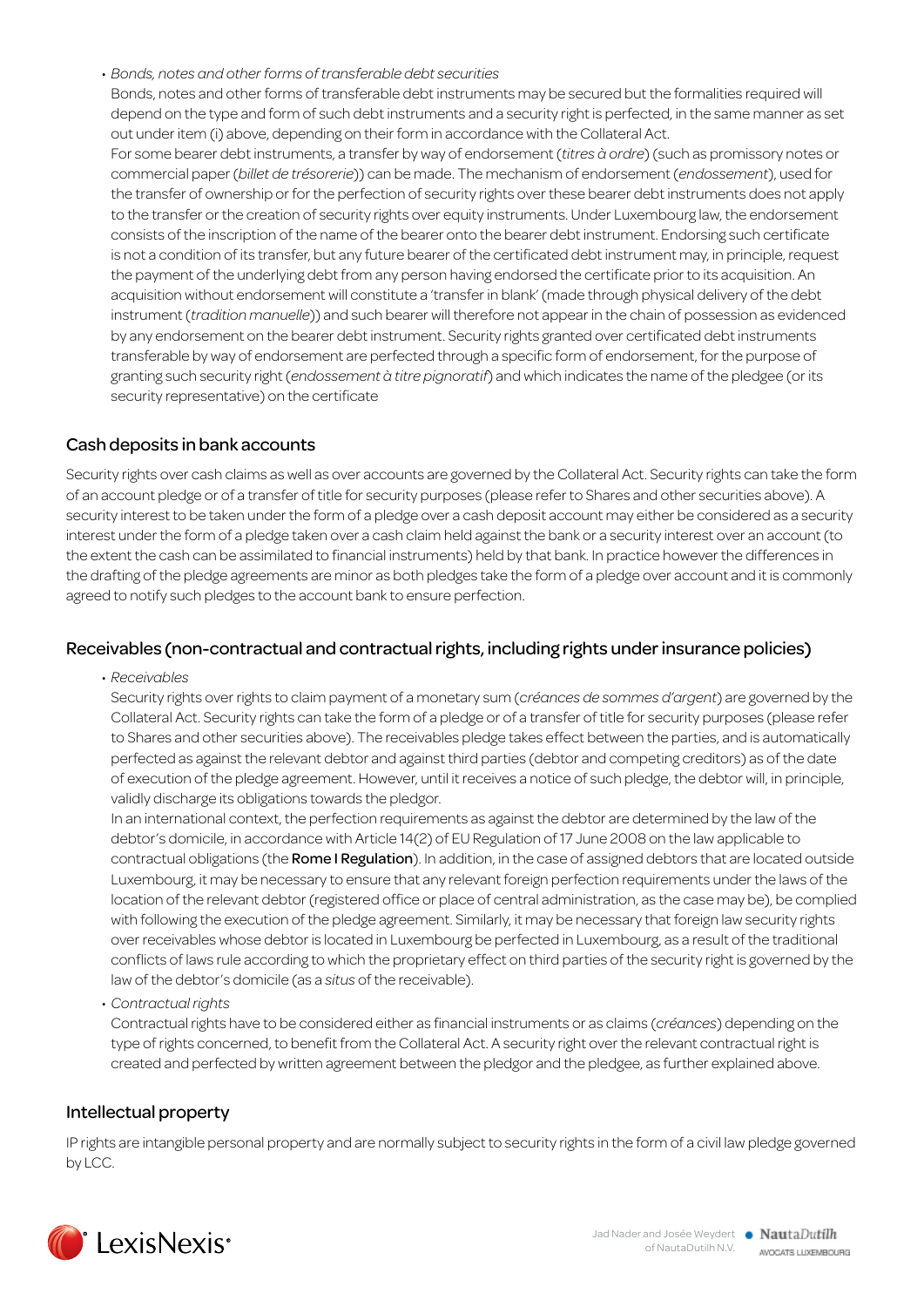Given that physical transfer is required to perfect a civil law pledge, a pledge with respect to future assets will in principle be considered as a promise to pledge (*promesse de gage*), ie to deliver the subsequently-acquired collateral for the purpose of a security right and such promise will become an actual and effective security right once the physical transfer of the collateral is effected. Therefore, any security right with respect to future IP rights will in principle be considered as a promise to pledge.

In order to be enforceable against third parties, pledges over registered IP Rights must be registered with IP registers such as the Benelux Office of Intellectual Property (for trade marks and designs) at The Hague (Netherlands), or the Intellectual Property Department of the Luxembourg Ministry of Economy, in Luxembourg, or the European Patent Office (for patents) in Alicante (Spain) and respectively, in accordance with the law where the register is held. Security rights over unregistered IP Rights (such as copyrights) are created by private agreement and perfected through notification to the debtor in accordance with civil law. No mandatory public registration is as such required for unregistered IP Rights.

A security right over registered IP rights may also be granted by way of title transfer for security purposes to a licensed fiduciary (*fiduciaire*) under a fiduciary contract, under the Act of 27 July 2003 on trusts and fiduciary contracts, as amended (implementing the Hague Convention of 1 July 1985 regarding the law applicable to the trust and its recognition, the Hague Convention) (the Trusts and Fiduciary Contracts Act). Perfection as against third parties is effected by registration with the relevant register (either to the Benelux Office of Intellectual Property (for trade marks and designs), the Intellectual Property Department of the Luxembourg Ministry of Economy, or the European Patent Office, or such other IP registers). In the case of unregistered IP Rights (such as copyrights), the title transfer for security purposes to a licensed fiduciary can be made by private agreement without any third party notification or any mandatory public registration which allows the fiduciary security right to remain entirely undisclosed.

#### Tangible assets such as ships, aircraft, machinery, etc.

• *Aircrafts and ships*

Security rights over aircraft may be granted in accordance with the Convention on International Interests in Mobile Equipment (the Cape Town Convention) in conjunction with the Protocol to the Convention on International Interests in Mobile Equipment on Matters specific to Aircraft Equipment of 16 November 2001 (the Aircraft Protocol), as ratified by the Luxembourg Act of 28 May 2008, in force as of 1 October 2008 (similar to the regime under the Collateral Act). An international security interest over aircraft constituted under the Cape Town Convention and the Aircraft Protocol prevails over any aircraft mortgage under internal Luxembourg law, even if the latter was registered earlier. Such internal Luxembourg security right over aircraft may be created under the Luxembourg Act of 29 March 1978 on the recognition of rights in aircraft (the Aircraft Mortgages Act), either in the form of a mortgage or by way of title transfer for security purposes (*transfert de propriété à titre de garantie*) in application of the Trusts and Fiduciary Contracts Act. Title to an aircraft can be transferred for security purposes only to a licensed fiduciary or to a (foreign) trustee, in which case such quality of licensed fiduciary or trustee must be inscribed in the aircraft mortgage register (*Bureau de la conservation des hypothèques aériennes*) in addition to registration with the Luxembourg Administration of Registrations and Domains (*Administration de l'Enregistrement et des Domaines*). Registration is valid for a renewable 10 (ten)-year period. If the security interest is an international interest over aircraft governed by the Cape Town Convention and the Aircraft Protocol, such interest is perfected (and its priority established on a first-to-file basis) upon the registration with the International Registry of Mobile Assets in Dublin (Ireland). In the case of mortgages, the civil law rules on mortgages are applicable. Security rights over vessels may be granted by way of ship mortgage, either under the Luxembourg Act of 14 July 1966 on the registration of inland navigation vessels and on the mortgage on inland navigation (for inland ships with a weight of more than 20 tons or a length of more than 20 metres, the Inland Vessel Mortgages Act) or under the Luxembourg Act of 9 November 1990 as amended on the register of international navigation vessels (such as container ships, the Maritime Mortgages Act, which implements the Brussels Convention of 27 May 1967 for the unification of certain rules relating to maritime liens and mortgages in Luxembourg), or by way of title transfer for security purposes in application of the Trusts and Fiduciary Contracts Act. Inland ship mortgages and maritime mortgages are in principle constituted and perfected in accordance with the civil law rules on mortgages, except where otherwise provided by the Inland Vessel Mortgages Act or the Maritime Mortgages Act. Accordingly, registration with the inland ship mortgage register (*Bureau de la conservation des hypothèques fluviales*) or the maritime mortgage register (*Bureau de la conservation des hypothèques maritimes*), as applicable, is required following constitution of the mortgage (either by notarial deed or by written agreement with the declaration or certification set out under Land above). The registration is valid for a renewable 10 (ten)-year period. If the ship loses its Luxembourg nationality because it is not registered with the relevant Luxembourg register and/or is not authorized

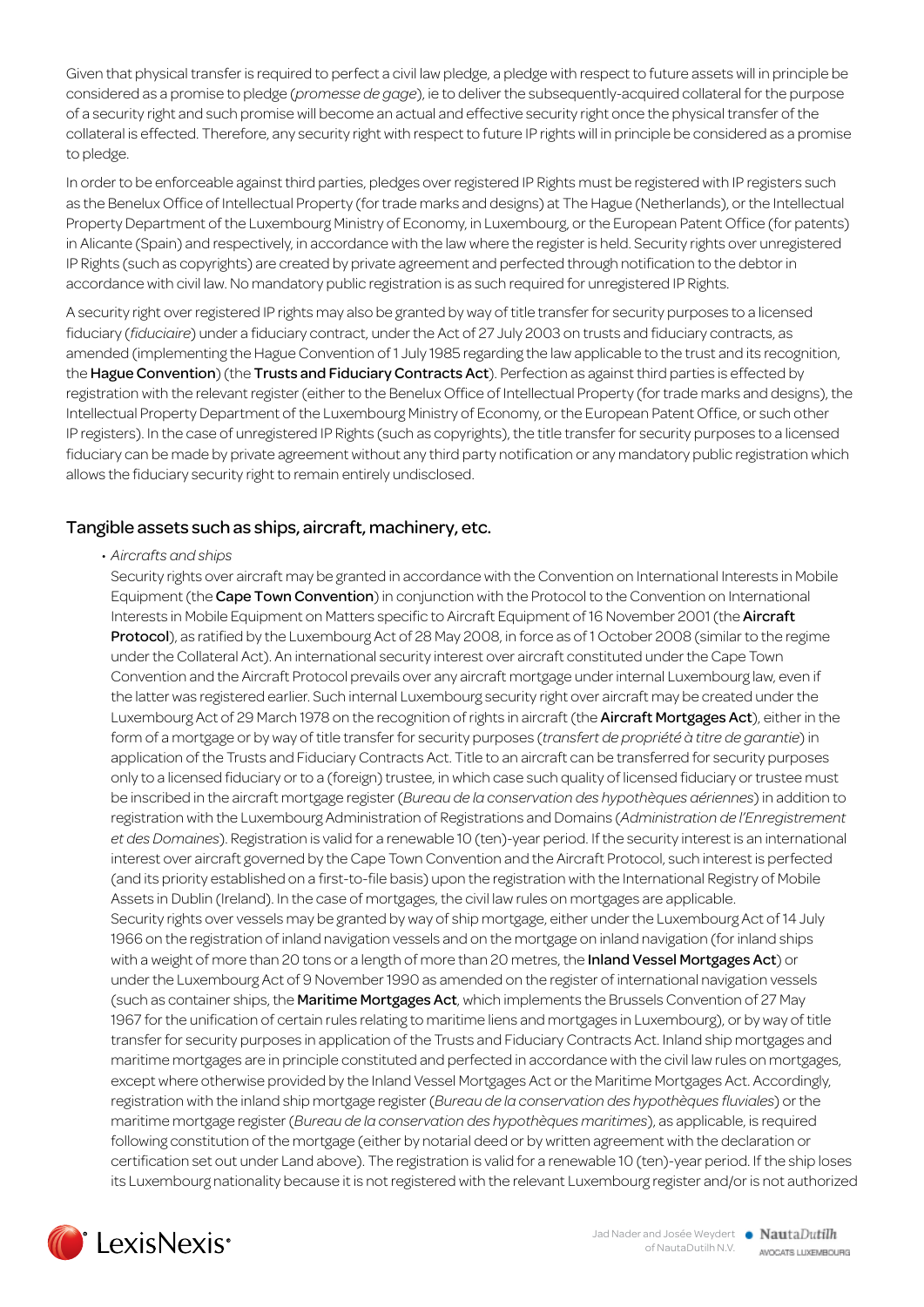to sail under the Luxembourg flag, the mortgage will continue to exist until it expires, but no additional Luxembourg mortgage may be created over such asset.

In any case, a security right granted over an aircraft, an inland ship (with a weight of more than 20 tons or a length of more than 20 metres) and/or an international vessel (such as container ships) shall require a notarial deed or a written agreement unless governed by the Cape Town Convention and Aircraft Protocol, as applicable.

• *Moveable property (including machinery)* Security rights over moveable personal property are created by a civil law pledge under the LCC. Civil law pledges can be granted over most categories of moveable property, either tangible or intangible, on present and future assets, and also on fungible goods, such as agricultural products. A civil law pledge may be created by a private written agreement.

Civil law pledges with respect to plant and machinery are uncommon in practice, because they necessarily imply the delivery of the property by, and the dispossession of, the debtor.

Given that moveables can be transferred from one jurisdiction to another, the legislation of their situation (*lex rei sitae*) may be replaced by the legislation applicable to the contractual relationship that they derive from. Parties to a contractual relationship may choose to submit their contract to a foreign law in accordance with Rome I Regulation, within its scope of application. A Luxembourg court could thus decide to apply the law chosen by the parties rather than the *lex rei sitae*, although there is no court precedent on this point and we do not express any final view hereon, particularly in respect of mandatory publicity of possession (or false wealth) aspects in a perfection context which would need to be evaluated by a Luxembourg court.

#### Inventory or stock

In this context, a civil law pledge with respect to assets such as inventory or stocks may be excluded in practice because such pledge necessarily implies a delivery (*dispossession*) of the collateral from the pledgor to the pledgee. Inventory or stock may be the subject matter of a pledge over a going concern/business universality (*gage sur fonds de commerce*).

A pledge over a going concern/business universality usually includes all the assets of the pledgor (in a broad meaning) such as customers, tools, equipment and part of a stock, unless otherwise agreed between the parties. The pledgor who pledges its business as a going concern acts as custodian (gardien) of the business collateral over the time of the existence of the secured obligations. A pledge over a going concern/business universality is subject to specific requirements set out in the Grand-Ducal Decree of 27 May 1937 (as amended), and can only be granted to authorized credit institutions and breweries. A valid pledge over the business universality of the security provider requires that the beneficiary of such pledge is a Luxembourg or foreign credit institution specifically authorized by the government (sitting in council) to enter into a pledge over a going concern/business universality. To be valid, a written agreement is required, which is enforceable against third parties after registration at the mortgage register of the judicial district in which the business is run or the stock or goods are located. In light of the latter and given that an authorization has to be obtained from the government, the perfection of a pledge over a going concern/business universality is a lengthy and costly process that may take several months to complete (unless the relevant credit institution is already authorized). In addition, the pledge may cover only 50 % of the stock (if any) of the pledgor, and will be valid for a renewable 10 (ten)-year period. Where there are no specific provisions (including under the Luxembourg Commercial Code), the civil law rules on pledges over moveable personal property remain applicable. Under Article 119(2) of the Luxembourg Commercial Code, the rights of the pledgee under such pledge are suspended neither by the opening of insolvency proceedings in respect of the pledgor nor by the death of the pledgor.

#### In relation to each type of asset listed above: What formalities are necessary or desirable to perfect the security and what is the effect of the formalities not being carried out?

Depending on the type of security right, specific perfection requirements must be met to ensure that the security right is valid and enforceable as against third parties, or remains valid and enforceable as against third parties. Luxembourg law does not require information concerning the existence of a non-possessory security right over assets located in Luxembourg (other than mortgages and antichresises) (*antichrèse*)) to be made publicly accessible in a public filing, recording or registration system. As such, public searches are generally not available in the area of Luxembourg-based

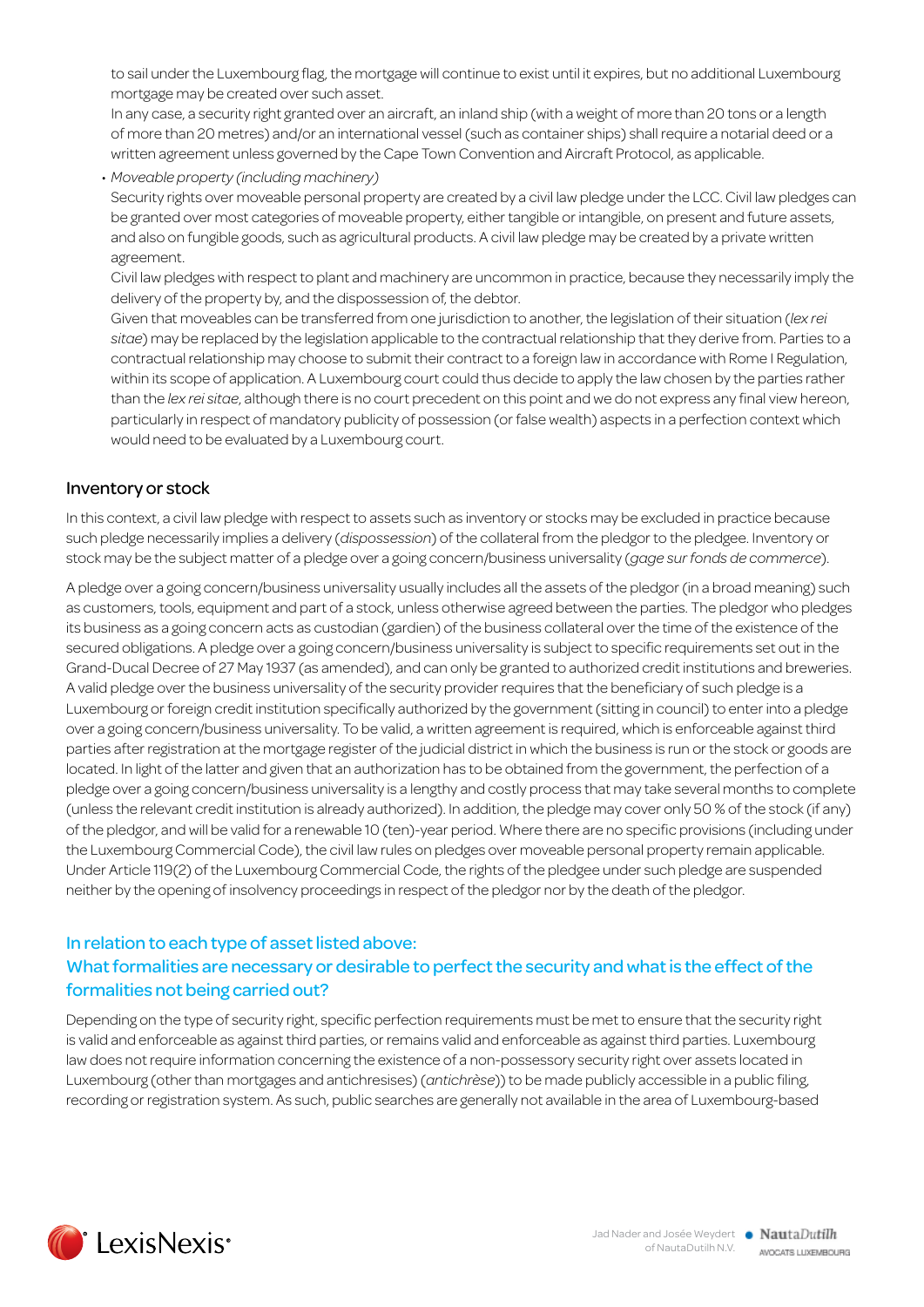secured transactions, except in respect of mortgages, where secured creditors may request from the relevant register in writing information concerning any security right of record attaching to the collateral (real property, pledge over a going concern, ship or aircraft) in question.

In the case of a personal property security (other than mortgages or antichresises) (*antichrèse*), the pledgor will usually be required to perform the perfection requirements, on a first-in-time basis. In the case of a mortgage or an antichresis (*antichrèse*), the secured creditor will perform the perfection requirements on a first-to-file basis.

The perfection of a security right over qualifying collateral under the Collateral Act does not prevent a competing creditor from bringing an action to obtain attachment or seizure of the collateral for the purposes of a forced sale, but the priority of the secured creditor under the security right over the proceeds of such sale will not be impaired. Similarly, pledges under the Collateral Act are protected against any criminal attachment order, whose effects are suspended until the release of the pledge by the pledgee.

Depending on the type of security right, the following perfection steps are required:

- • civil law pledges: dispossession through physical delivery of the collateral from the pledgor to secured creditor as pledgee.
- • mortgage and antichresis (*antichrèse*): inscription in the mortgage register on a first-to-file basis by or on behalf of the secured party (please refer to our explanations under Land above).
- • ship mortgage: for inland vessels, the registration with the inland vessel mortgage register in Luxembourg. If the mortgage was constituted by written agreement under private form (instead of a notarial deed), the required information on the parties and the vessel may be replaced by a written declaration at the end of the agreement or by a certification of the shipping court for the Mosel (*Tribunal de navigation pour la Moselle*) in Luxembourg that is annexed to the deed. The perfection of the maritime mortgage constituted by a notarial deed will be made by the inscription at the maritime mortgage register (*Bureau de la conservation des hypothèques maritimes*). If the mortgage was constituted by written agreement, it will have to be notified to the registrar (conservateur).
- security rights over registered IP Rights: registration with the relevant IP register. Security rights over unregistered IP Rights are perfected as against the debtor through notification to the debtor in accordance with civil law.
- pledge over claims: perfection as between the parties, automatically against the debtor and third parties as of the date of execution of the pledge agreement.
- pledge agreement over registered shares/notes: registration of the pledge in the shareholder/noteholder register of the company whose shares/notes are pledged (please refer to Shares and other securities above).
- pledge agreement over financial instruments (securities) held in an account: perfection occurs (including through the concept of control) as follows:
- the mere execution of a pledge agreement by the depositary if the depositary is also the secured creditor (automatic perfection/control by status);
- • a control agreement between the pledgor, the pledgee and the depositary bank, or an agreement between the pledgor and the pledgee, notified to the depositary bank, according to which the latter will comply with instructions by the pledgee without further consent of the pledgor;
- the registration of the financial instruments in the account of the pledgee (control by becoming the account holder); this rule also applies in the case of a security assignment;
- registration in an account opened with a depositary in the name of the pledgor or in the name of an agreed third party (*tiers convenu*), the financial instruments being designated as pledged individually or collectively by reference to the relevant account in which they are recorded (book-entry perfection or earmarking), this rule also applies in case of a security assignment.
- The means of perfection under (B), (C) and (D) above imply an automatic waiver by the depositary of its priority over the financial instruments except where agreed otherwise or in the case of a notification made under (B) above where the depositary has not expressly accepted such waiver of its priority.

There are no ongoing requirements in relation to the maintenance of the security outside the obligation to renew registration with the mortgage register, IP registers or ships and aircraft registers (please refer to our explanation above).

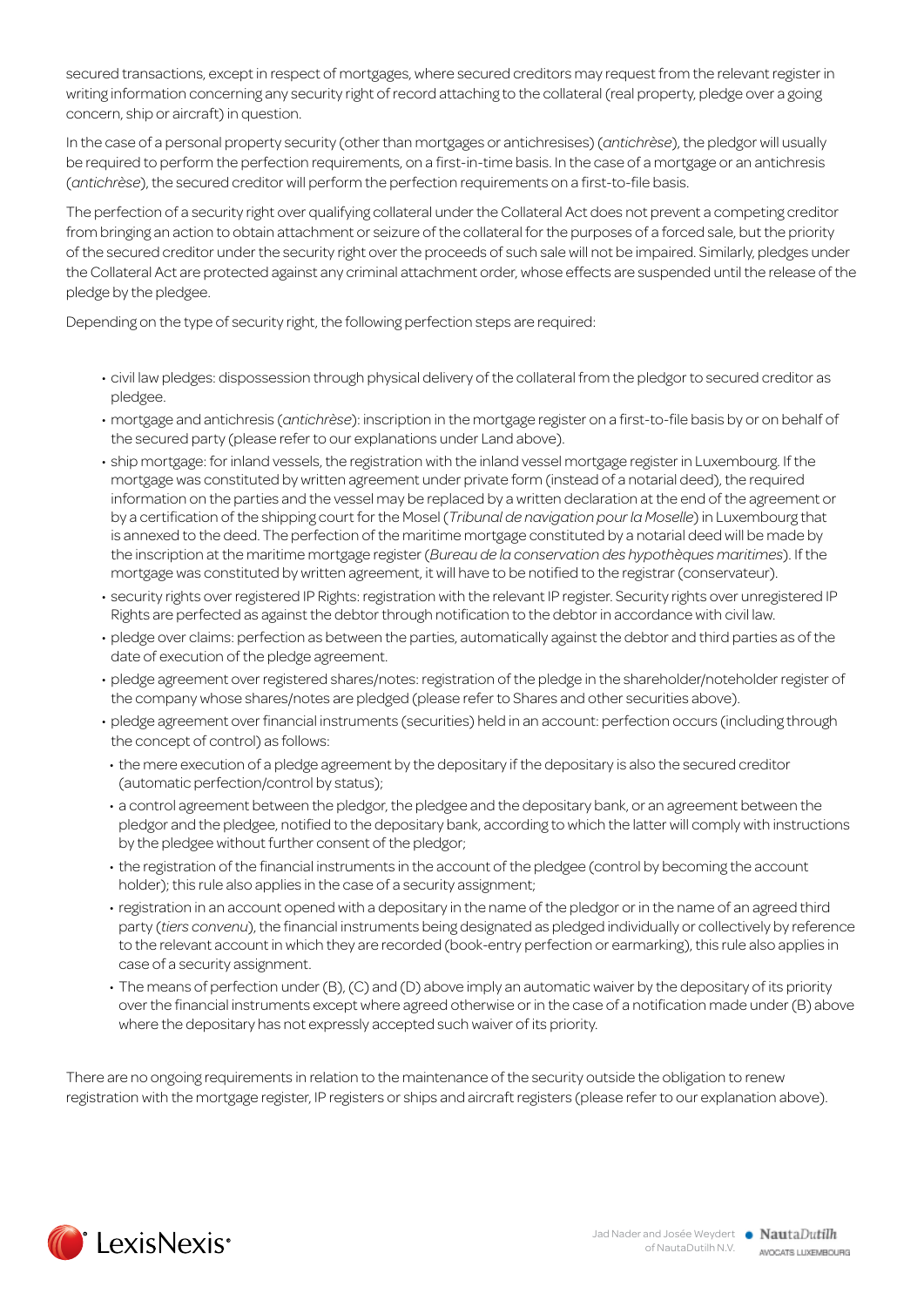If perfection requirements have not been validly performed, the pledgee may not obtain the benefit of a valid security right over such asset, may have no preferential rank and/or may be unable to enforce its security right as against third parties benefiting from a validly perfected security right, even if it was more recent. The pledgee may also be in competition with other unsecured creditors of the debtor over the same asset and be paid on a first-to-file basis or at the prorate of the claim it has against the debtor.

#### What costs are involved in taking security over each asset, including notarial fees, registration fees and taxes and are there any ways to minimize these costs?

In general, security rights require a private written agreement but not necessarily a notarial deed (*acte notarié*), therefore no public registration is required and the costs of such documents are rather limited. However, mortgages, antichresis (*antichrèse*), IP Rights, pledges over a going concern and security rights over real estate, aircrafts, inland ships or international vessels may require a notarial deed, a registration in a public register and the renewal of such registration for the continuation of the security right. Proportional registration duties may apply on the registration of these notarial deeds. The registration of a mortgage on real estate, aircrafts, inland ships or international vessels is subject to proportionate registration duties.

#### Does your jurisdiction recognize the concept of a trust? If not, is there an accepted method of ensuring all lenders get the benefit of security? Are there any limits on action a security agent could take on behalf of the secured parties?

In general, the legal concepts of 'trust', 'trustee' and 'security trustee' and related legal concepts do not exist in Luxembourg law. However, Luxembourg law allows for two main exceptions:

- • Foreign trusts may be recognised under certain circumstances under the Trusts and Fiduciary Contracts Act. A trust is therefore considered a foreign legal institution which may be granted effect in Luxembourg through recognition. The Hague Convention merely regulates the conditions for such recognition, including the requirement of a valid trust in accordance with its own governing law, the ability of the trustee to manage the collateral and represent the beneficiaries (eg, in the case of judicial proceedings) and the segregation of the trustee's assets from the beneficiaries' assets. Once recognized, the trust remains subject to its own governing law, chosen by the parties, subject to certain exceptions (including the non-recognition of the chosen governing law in the case of a closer connection with another jurisdiction which does not recognise trusts, the application of mandatory provisions and the general exception of public order).In light of the above, the use of a foreign law trust may be recognized in Luxembourg. As a consequence, any asset eligible to be managed in Luxembourg under a trust in accordance with the law chosen to govern such trust, may be subject to the trust that is to be recognized in Luxembourg (eg real estate, properties)
- • Article 2(4) of the Collateral Act provides that financial collateral may be granted by a person acting on behalf of the beneficiaries of the financial collateral, a fiduciary or a trustee to secure the claims of third party beneficiaries, present or future provided that such third party beneficiaries are identified or can be identified. The persons acting on behalf of third party beneficiaries, the fiduciary or the trustee enjoy the same rights as those granted to direct beneficiaries of the financial collateral arrangement by virtue of the Collateral Act, without prejudice to their obligations towards the third party beneficiaries of the collateral.

#### Will changes to the group of lenders adversely affect the security or require any steps to be taken as regards the security package in your jurisdiction?

In general, a debt can be transferred under Luxembourg law by way of assignment (*cession de créance*) or by way of novation agreement (*novation*) (please refer to our explanations above).

As a result, it is necessary to provide, in the security documentation, a specific provision to allow the transfer of such security rights with a power for the transferee to exercise all rights and powers which were available to the former pledgee.

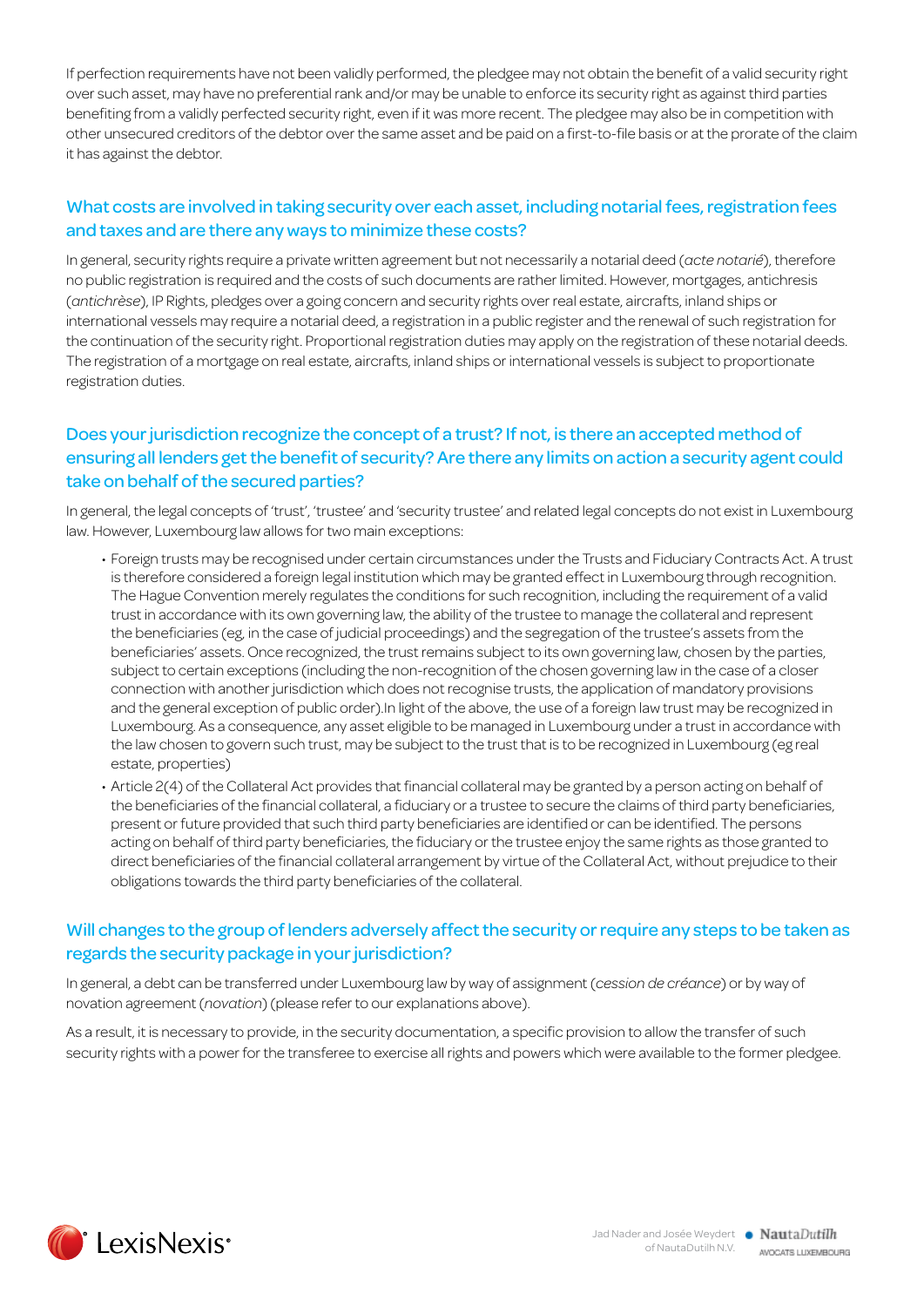In addition, it is possible to appoint a security representative or trustee to act on behalf of a group of secured creditors, and such creditors do not have to be listed in the security documentation: a mere reference to the intercreditor agreement or the document by which the creditors have appointed the security representative or trustee (which is to be amended in the case of a change in the group of creditors) will suffice to have a valid pledge granted to the security representative or trustee, regardless of any change that may occur within the group of creditors.

#### How is security commonly released in your jurisdiction?

In general, a security right is released in the reverse manner as it is created and perfected (the principle of parallelism of forms).

In the case of a civil law pledge or a pledge requiring physical delivery under the Collateral Act, the restitution of the asset to the debtor will be operated by a release of the security from the collateral (*mainlevée*). The release will be documented by a release agreement. In the case of a mortgage, the registration will be deleted from the mortgage register, in accordance with a specific procedure applicable to such register.

Under the Collateral Act, where the security concerned is an account pledge, the release of the security over the account will require the information of the account bank, to ensure it has knowledge of such release and is properly instructed as to whom any payments may be directed following the release. In the case of a share pledge agreement over registered shares, the release of the pledge will be mentioned in the share register of the relevant company.

#### What forms of quasi-security are common in your jurisdiction?

In general, Luxembourg law distinguishes between personal guarantees (*sûretés personnelles*) and personal property security rights (*sûretés réelles*).

Personal guarantees can be of several types. The most common are (a) the suretyship (*cautionnement*), (b) the autonomous (or demand) guarantee (*garantie autonome/à première demande*) or (c) the letter of comfort (or letter of patronage).

A suretyship (*cautionnement*) is ancillary to the principal secured obligation and is subject to all the defences that apply to the principal secured obligation, as a result of which the guarantor may invoke all remedies that are available to the principal debtor in respect of the execution of its obligation, unless previously waived, which may threaten its efficiency. In order to be valid and enforceable, a suretyship requires certain hand-written annotations, but neither a notarial deed nor the consent of the principal debtor are required.

It is worth mentioning that the Over-indebtedness Act introduces amendments to certain types of suretyships provided by natural persons (introduction of an annual information obligation and a sanction against disproportionate suretyships).

An autonomous/demand guarantee is a type of guarantee created by international commercial practice and not by law, contrary to the suretyship. It is a stronger commitment, characterized by its autonomous nature. An autonomous/demand guarantee expressly stipulates that (i) it is a demand guarantee (*garantie à première demande*) and not a suretyship (*cautionnement*), (ii) the obligations of the guarantor constitute an autonomous guarantee (*garantie autonome*) that is not an accessory (*accessoire*) to the principal secured obligations and (iii) the guarantor acknowledges that any invalidity or unenforceability relating to the principal secured obligations for any reason would not invalidate or render unenforceable the obligations of the guarantor under an autonomous/demand guarantee. Typically, the guarantor engages itself irrevocably to pay a specific amount, either at the first demand or following the presentation of specific documents. In general, the autonomous/demand guarantee offers a better security than the suretyship and, like the suretyship, requires written evidence (even though any means of evidence are admissible in the area of commercial matters (*actes de commerce*)), but without all hand-written annotations as required in the case of a suretyship. In the area of group financings, particularly in respect of guarantees granted in favour of a parent or sister company, certain corporate benefit and guarantee limitation considerations apply, as further set out below.

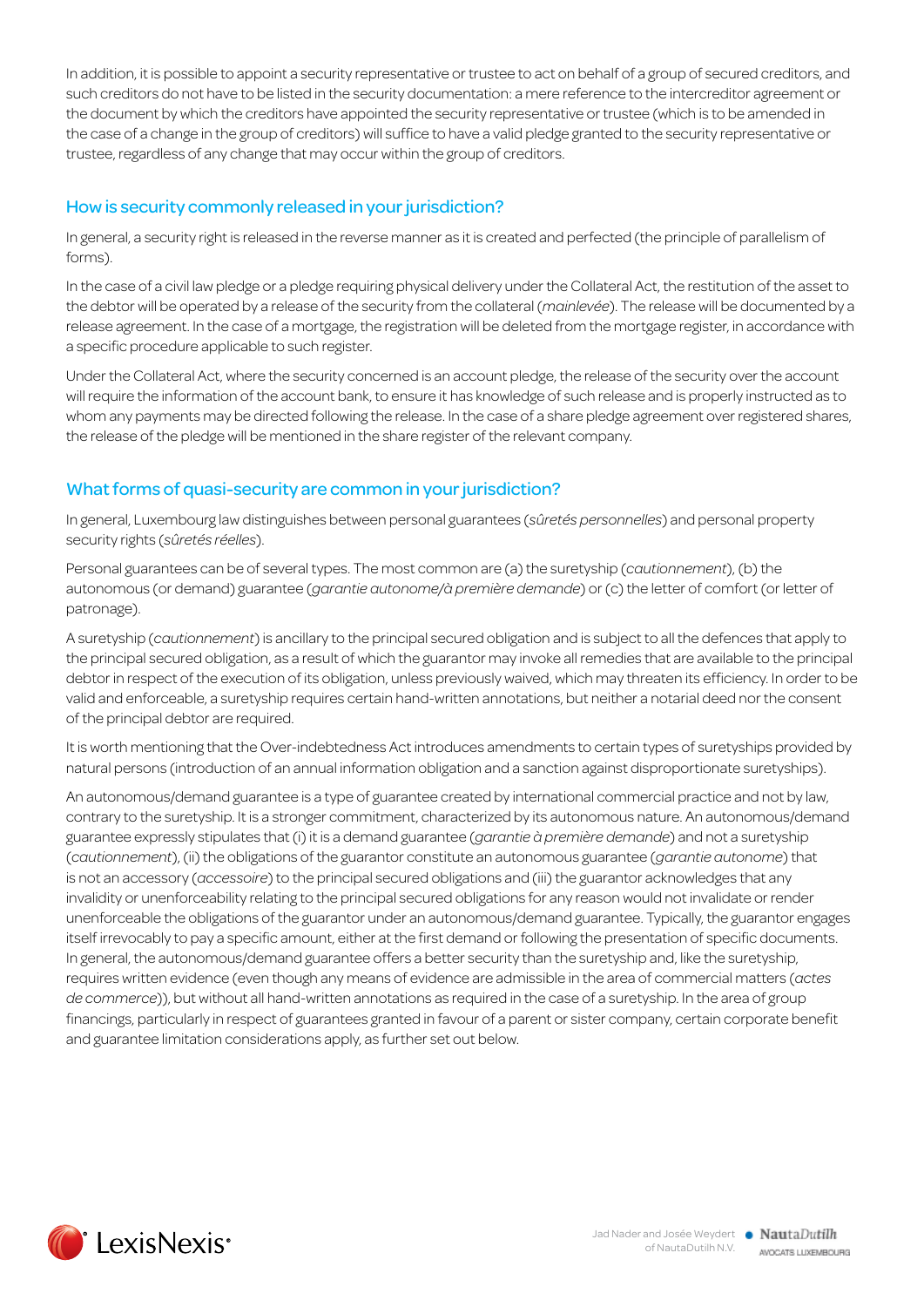#### Can entities in your jurisdiction give guarantees? If so are there any restrictions or limitations on an entity incorporated in your jurisdiction granting such guarantees and are there any common ways of minimizing the impact of these?

#### Ultra vires

A company is limited by its corporate object as defined in its articles of association, as well as its corporate interest and benefit. Therefore, any guarantee must be provided in accordance with the scope of such corporate object as determined by the articles of association of such guarantee provider.

If the guarantee was granted in excess of the corporate object and corporate interest, it also means that the physical persons which had power to sign the guarantee have exceeded their mandate, necessarily limited by the powers of the company itself. In such case, a Luxembourg court may consider that the person acting in excess of power has acted in its own name and not in the name and on behalf of the company, in application of article 1994 LCC and the transaction may be declared null and void based on the concept of illicit cause (*cause illicite*). The risk of such requalification is higher where such guarantee hinders considerably the credit of the company or appears to be obviously disproportionate as regards the financial capacity of the company and not to the benefit of the company. In addition, directors of a company may even incur criminal penalties for misappropriation of corporate assets (*abus de biens sociaux*, Article 171-1 of the amended Luxembourg Act of 10 August 1915 on commercial companies (the Companies Act)) if they derive a personal benefit (not necessarily pecuniary) from the granting of such guarantee.

Difficulties and limitations may therefore apply in the case of upstream or cross-stream guarantees.

#### Financial assistance

Currently, financial assistance prohibitions do not apply to a Luxembourg private limited liability company (*société à responsabilité limitée*), but they are specified to apply to public limited liability companies (*société anonyme*). Article 49-6 of the Companies Act provides a whitewash procedure under which a public limited liability company may, under certain conditions, directly or indirectly, advance funds, grant loans or provide guarantees or security with a view to the acquisition of its own shares by a third party. It is possible that similar rules will be introduced with respect to the private limited liability company. Financial assistance must also be given in accordance with the corporate object of the company and meet the corporate/group interest of the company (please refer to our explanations under the Ultra vires section, above and Conflict of interest section, below). On 8 June 2007, a bill of law (bill no.5730) relating to the modernisation of the Luxembourg company legal framework and amending the Companies Act was deposited with the Luxembourg Chamber of Deputies. The bill is currently pending. Among other measures, the bill provides for the extension of the scope of the financial assistance prohibition to private limited liability companies (*société à responsabilité limitée*).

#### Corporate interest

The concept of corporate interest as such is not expressly mentioned in Luxembourg law, neither in the Companies Act nor in the LCC. The concept of corporate interest is distinct from the individual interest of each shareholder as well as from the particular interests of a majority group of shareholders, but it is to be considered specific to the company.

The directors/managers of a company have a duty to act in the best interests of their company and must ensure that the granting of guarantees and security by their company meets a 'corporate interest test'.

- • Corporate benefit is in the first instance a problem for the company's directors. They may incur personal liability if their actions do not pass the corporate benefit test, and may even incur criminal penalties for misappropriation of corporate assets (*abus de biens sociaux*) if they derive a personal benefit (not necessarily pecuniary) from the transaction.
- • Lenders/creditors also have an interest, but if the transaction does not benefit the company, then it may be set aside if the lenders/creditors were aware that in entering into such transaction, the directors were acting in breach of their duties; there is even the risk that the lenders may incur joint liability with the directors for such breach and the transaction becomes unenforceable.
- • The granting of third party security is, in principle, not in the interests of the company, as it hinders its credit for the benefit of someone else. However, in the context of affiliates or group companies, it is under certain conditions accepted that it may be in the interest of such company, when it is in the interest of affiliated or group companies and to the own benefit (either directly or indirectly) of the company. The interest of the company granting such guarantee/security right may however require demonstration that the company received adequate consideration. The question of whether adequate consideration is given to the security provider is a question of fact.

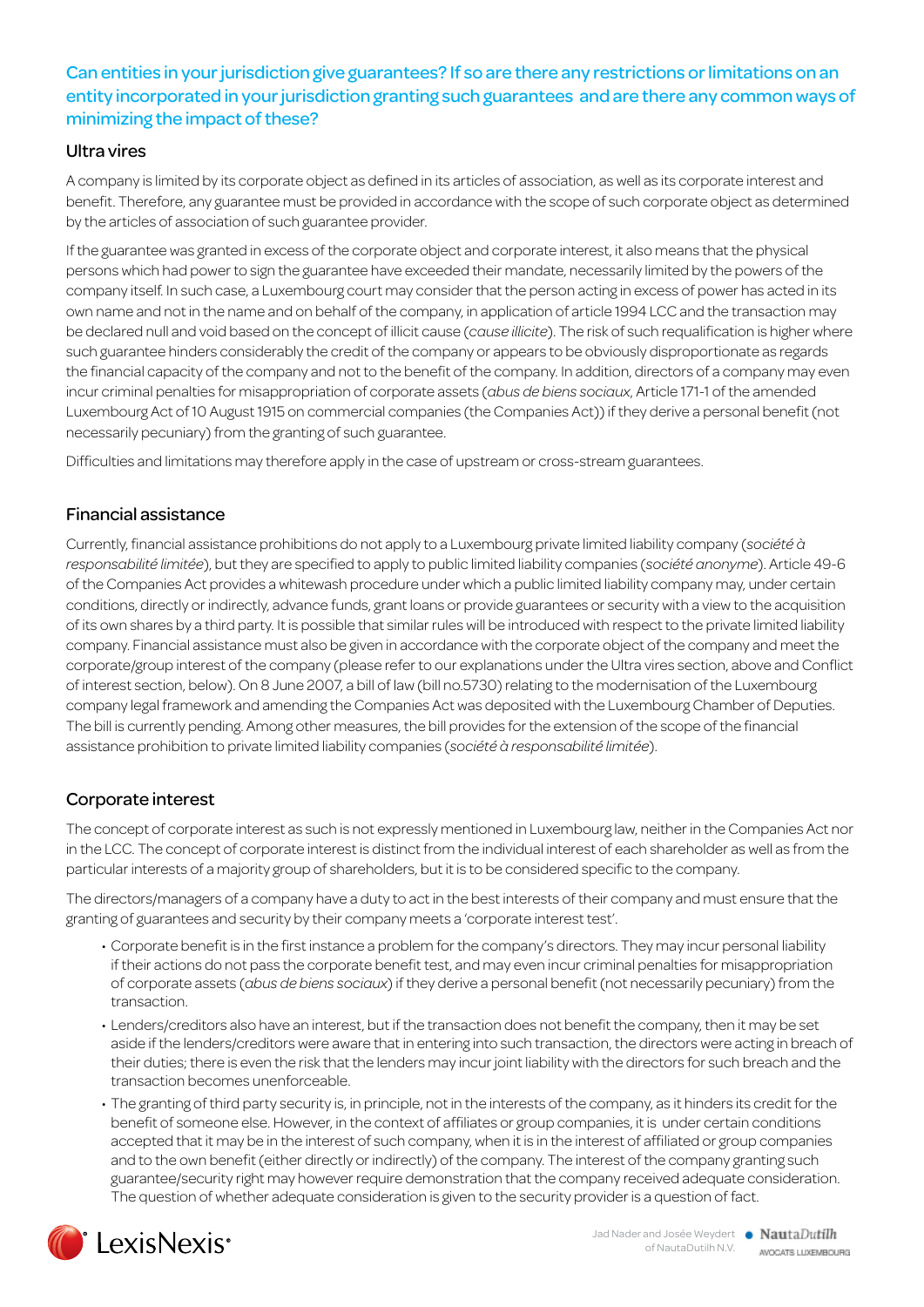- In addition, the directors/managers should avoid committing the company beyond its financial means.
- • Moreover, third party creditors of the company may claim that fraudulent acts made to their detriment shall not be effective against them. Court precedent has confirmed that fraud/evasion of law (*fraude à la loi*) can be demonstrated by the abnormal character of a transaction or payment when the company should have known that it was to the detriment of such creditors. Again, this is a question of fact.
- In practice, it is for the directors to consider whether granting the guarantee or other security is justified by the interest of their company and, if they decide it is, they should record the reasons for their decision in the minutes of the board meeting which approves the guarantee or such other security.
- • Corporate interest is not a defined term under Luxembourg law and its concrete interpretation is left to the courts and legal authors. Consequently, there are many visions on the meaning of "corporate interest", ranging from a narrow view according to which only the collective interest of the shareholders is to be taken into account, to a broad view, which has also regard to the interests of the employees, the suppliers, the creditors, etc. of the company providing the guarantee/security right.

#### Works council

Under Luxembourg law, a works council (*comité mixte d'entreprise*) is required for any industrial, commercial or craft undertaking which had at least one hundred and fifty (150) regular employees over the past 3 years. The functioning of the works council is governed by articles L-421-1 ff. of the Luxembourg labour code (*Code du travail*).

If there is no specific provision requiring the entity's directors/managers to inform or consult the works council prior to granting a guarantee or security rights, a general provision requires the mandatory information and consultation of the works council as regards any economic or financial decision which may have a determining impact on the structure or the employment within the undertaking. Therefore, it may be possible that a transaction with an impact on the structure of the undertaking itself, requires the consultation of the works council, prior to any decision being taken. In case of consultation, the works council will provide advice (or several pieces of advice in the absence of agreement within the council) to the director or the board of managers/directors of the undertaking. The proceeding is not applicable should the company not be a stock company (*société par actions*) and the director/manager has been present during the discussions. Then, such recipient shall make an informed decision as regards the works council's advice(s) and record its decision in the minutes.

#### Would there be any concerns in terms of validity or enforceability for an entity in your jurisdiction to grant an English law guarantee as typically included in syndicated loan agreements governed by English law?

In principle, an English law guarantee will be recognized and enforceable in Luxembourg under its terms, in accordance with the principles of the Regulation (EC) No 44/2001 of 22 December 2000 on jurisdiction and the recognition and enforcement of judgments in civil and commercial matters (the Brussels I Regulation) and the Rome I Convention, unless such foreign law provisions are contrary to the Luxembourg overriding mandatory provisions (*lois de police*) or manifestly incompatible with Luxembourg public order (*ordre public*).

As such, the expressly agreed terms of such English law document may not be enforceable under Luxembourg law or before a court of competent jurisdiction in Luxembourg if and to the extent that their performance would be unlawful, unenforceable or contrary to public policy. In general, it will be required that the relevant provisions are contrary to a matter of Luxembourg international public policy, ie embody the essentials of the country's moral, political or economic order, such as certain consumer code provisions (that cannot be waived or overridden by express contractual agreement), the appointment of a Luxembourg insolvency receiver or official in relation to the assets of a debtor located in Luxembourg, the use of a Luxembourg enforcement official for civil law security rights (ie, no self-help enforcement), provisions on usury or contractual penalties or, subject to important exceptions, the equal treatment of creditors.

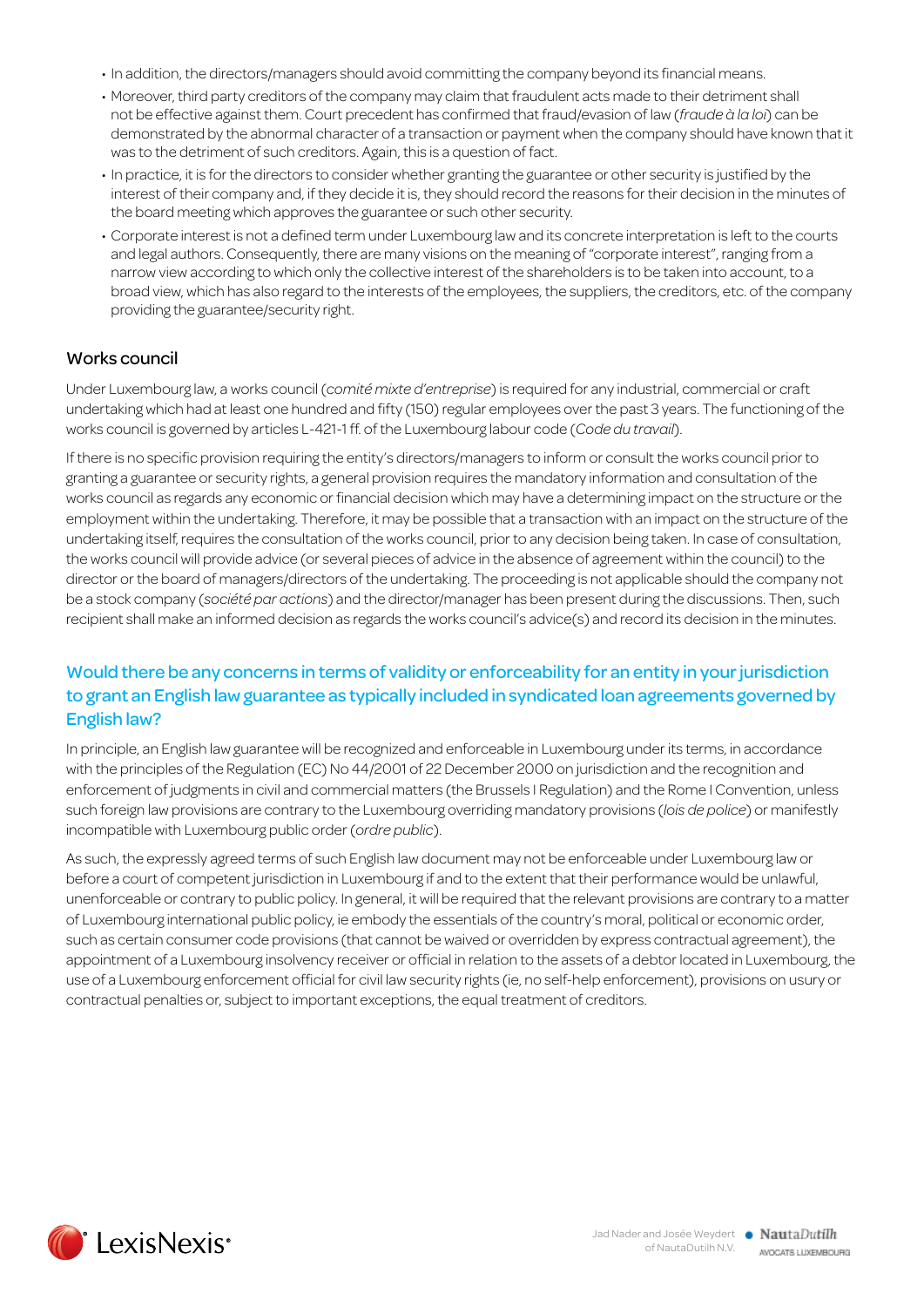## Enforcement

#### When in your jurisdiction would a lender be entitled to enforce its security or guarantees?

A valid security right agreement or a guarantee governed by its own terms is enforceable under its own terms, therefore the time of enforcement shall depend on the terms of the agreement itself, as well as on the definition of enforcement event.

#### In brief, for each type of asset referred to above, what are the procedures for enforcing security and guarantees in your jurisdiction:

#### Inside insolvency

Luxembourg civil law security rights may be affected by the opening of insolvency proceedings against the pledgor. However, all security rights governed by the Collateral Act benefit from the utmost protection against Luxembourg or foreign insolvency proceedings, by application of Article 20(4) of the Collateral Act.

- • Civil law rights:
- Immoveable property

Given that such security right is registered in a public register, a sole first ranking mortgagee may enforce by way of fast track based on the notarial deed (which constitutes an enforceable title (*titre exécutoire*)), if the notarial deed provides that the mortgagee is authorised to sell the real property through a notary public without having to follow the statutory attachment procedure (*clause de voie parée*). In this case, the public auction may occur thirty (30) days after the summons to pay. If there is a dispute, the notary suspends all actions and brings the parties before the president of the competent court who will make a ruling in an urgent procedure (*procédure de référé*). Under the statutory attachment procedure, a writ to attach (*exploit de saisie*) must be served by a process server/ bailiff on the mortgagor fifteen (15) days after the summons to pay and must be registered where the mortgage was initially registered. Thereafter, the mortgagee must file an application for a hearing with the clerk of the competent court and have it served (through a process server/bailiff) on the mortgagor. The court assesses the validity of the attachment and appoints a notary public to organise and conduct a public auction. Following adjudication at the highest bid the proceeds are first paid to the notary up to the amount of its fee, then to other preferred creditors (such as preferred creditors by operation of law, eg the Luxembourg Treasury...) and then the mortgagee. Moreover, a Luxembourg bankruptcy receiver (*curateur*) may ask the court (with the intervention of the mortgagee and notification of the company and any other creditors) for authorisation to (i) proceed to foreclosure proceedings if no such proceedings were initiated by the mortgagee or (ii) order an end to any foreclosure proceedings already initiated by the mortgagee if that would be more beneficial to the estate (e.g. to avoid depreciation or to maximise the price), and to sell the property itself by public auction or private sale, distributing the proceeds to secured creditors in the order of their priority.

It should be noted that Luxembourg courts recently held that a mortgage validly constituted may be enforced in good faith notwithstanding a *saisie pénale* which would have occurred subsequently.

• Contractual rights, Plants and machinery, IP Rights

There is no need for lenders/creditors to act on their own behalf if a pledgee has been appointed. As a general rule, civil law security rights or mortgages may only be enforced after a prior summons to pay (*mise en demeure*) has been served on the debtor of the secured obligation (in the case of a mortgage, served by a process server/bailiff (*huissier de justice*)). Civil and commercial pledges over moveables, including pledges in respect of intellectual property rights, that have been perfected by delivery of collateral to the pledgee are enforced either by judicial attribution (following valuation by a court-appointed independent expert) or, more typically, through public auction in accordance with Articles 116 to 119 of the Luxembourg commercial code and, in the case of mortgages, Articles 809 ff of the Luxembourg new code of civil procedure, and satisfaction from the proceeds of sale, but not through self-help appropriation, which would constitute a forbidden *pacte commissoire* or *clause de voie parée*. A public auction of collateral subject to a civil law pledge may be made at a stock exchange (in the case of unlisted financial instruments, eg commercial papers...) or outside the stock exchange, in each case under the supervision of a public officer (such as a notary, a bailiff or a clerk) designated by the competent court. Sales have to be made in cash, therefore it is not possible, for example, for lenders to bid their credit. A public auction at and by the Luxembourg Stock Exchange (LxSE) is made at a date and time published by the LxSE.

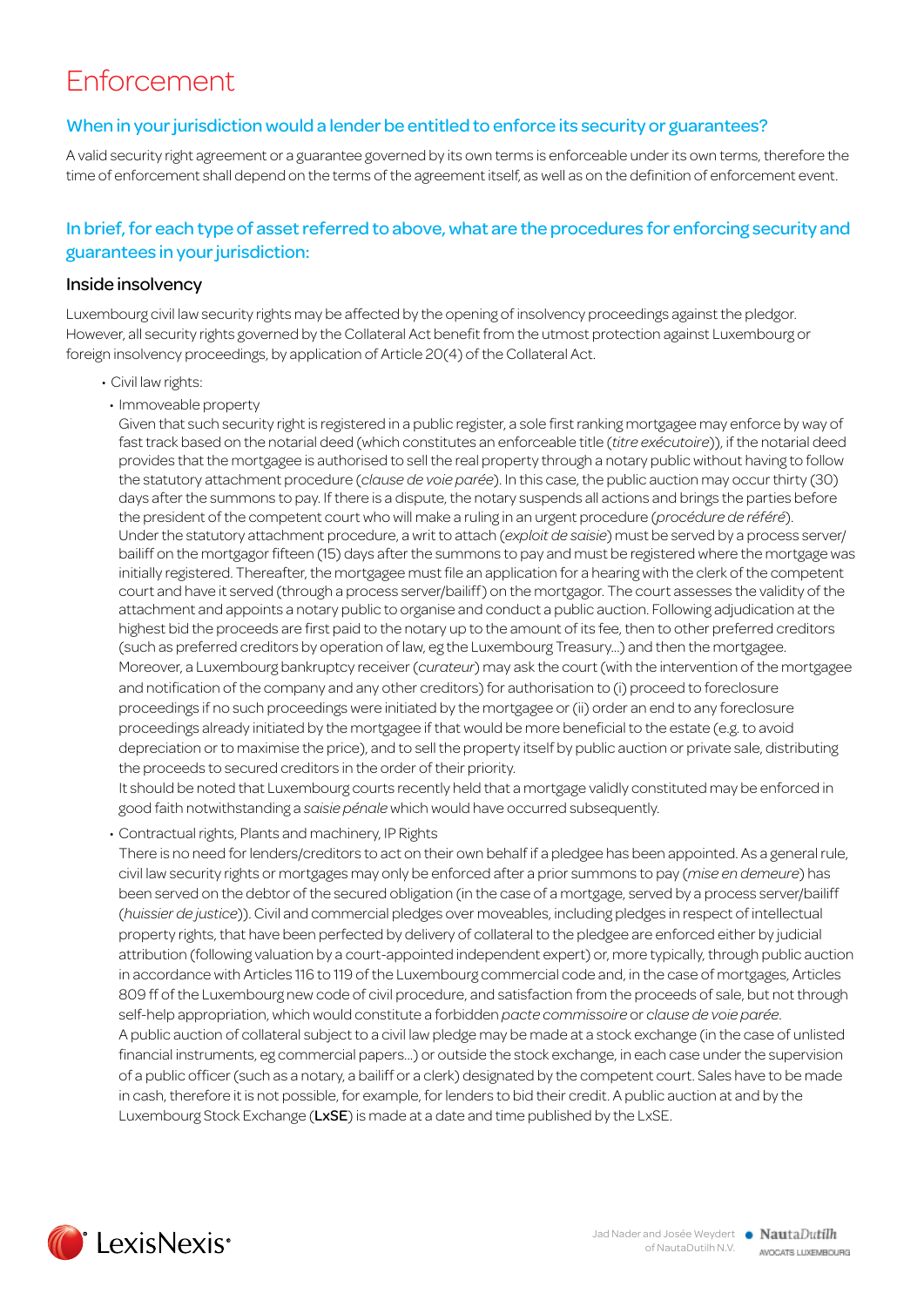- • Security rights governed by the Collateral Act
- Shares and debt securities

The Collateral Act provides a number of enforcement remedies that may be varied by agreement. As such, the Pledgee may, unless otherwise agreed, without prior summons to pay:

• *appropriate the collateral (without court intervention)* 

The appropriation method allows the pledgee to enforce the pledge without court intervention, subject to the existence of an agreed evaluation method. Contrary to the judicial attribution under civil law, the expert or financial advisor who values the collateral in accordance with the agreed evaluation method, may not be approved by a Luxembourg court but is designated by the parties in accordance with the terms of the security agreement. Subject to any delays due to the need for a valuation (which will depend on the existence of an agreed evaluation method and on the diligence of the appointed expert) and assuming no provisional measures will be permitted by a competent court, appropriation can happen relatively quickly in accordance with the terms of the pledge agreement.

Further to the appropriation, the pledgee (or any other person designated by it, such as a special purpose vehicle) will become the direct owner of the shares of the company. It should be verified whether such appropriation cause(s) any tax, accounting or regulatory issues for the pledgee.

• *sell at a private sale*

The only requirement for a private sale is that it must be made on 'normal commercial terms' (*conditions commerciales normales*), meaning in a commercially reasonable manner (without which any aggrieved party is limited to a claim for damages), in a sale organised by a stock exchange (to be chosen by the pledgee) or in a public sale (organised at the discretion of the pledgee and which, for the avoidance of doubt, does not need to be made by or within a stock exchange), subject only to an ex-post control by the courts in relation to the assessment of the 'commercially reasonable' realisation or valuation of the collateral.

There is little guidance as to what the expression 'normal commercial terms' means. It is common practice to refer to the fair market value of the collateral at the time of the sale. The purpose of the rule is the protection of the pledgor against an arbitrary sale by the pledgee. Once an enforcement strategy has been decided, a detailed analysis should be undertaken in order to verify if the private sale can be characterised as occurring on normal commercial terms. For the avoidance of doubt, it is normally recommended to carry out a sale by cash consideration, as opposed to credit bidding or giving in payment, because the law requires a 'sale'.

• *sell at a public auction*

In general, if the parties have agreed on a public auction of the collateral, unless provided otherwise, the auction shall be effective at and by the LxSE at a date and time published by the LxSE. According to the regulations of the LxSE, all sales have to be made in cash. A public auction may also be made outside a stock exchange under the supervision of a public officer.

• *sell on stock exchange*

In the case of collateral admitted to the official list of a stock exchange located in Luxembourg or abroad, or if it is traded on a regulated market functioning regularly, recognised and open to the public, appropriate the collateral at its list price.

• *judicial attribution*

Request a judicial decision attributing the collateral to the pledgee in discharge of the secured liabilities following a valuation of the collateral made by a court appointed expert (*attribution judiciaire*).

• Bank accounts

Upon the occurrence of an enforcement event, the account pledge will, unless agreed to the contrary, become immediately enforceable and the pledgee may thereupon immediately exercise any or all of its rights and powers of execution, realisation and foreclosure under the pledge agreement or otherwise provided by law. In particular, it may give instruction to the account bank with which the cash account is maintained to pay to the pledgee the amount it has indicated for setting-off purposes against the secured obligations.

• Receivables

If the collateral is a receivable, the pledgee may provide notification upon an enforcement event and instruct the debtor of the receivable to make payment directly to the pledgee (whether or not the pledgor was making collections on the receivable before such notification and instruction) to apply any money paid to the pledgee to its satisfaction and set-off against all or any part of the secured obligations.

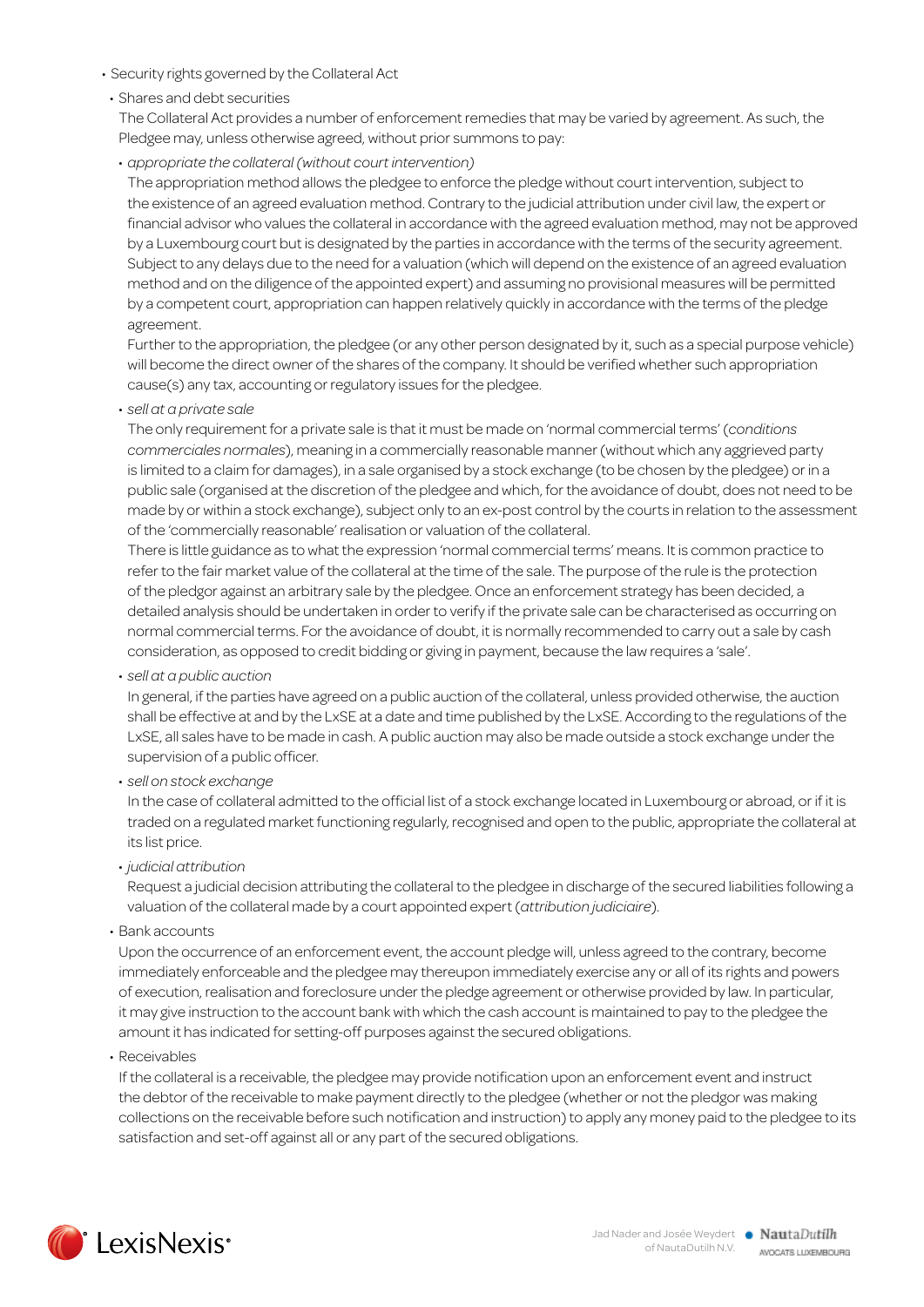#### Outside insolvency

Outside insolvency, security rights will usually be enforceable in accordance with their terms, depending on the definition given to an enforcement event, justifying the enforcement of the security right. It is however necessary to ensure that the provisions allowing enforcement do not give an arbitrary power to one of the parties that is disproportionate, otherwise a Luxembourg court may consider such provision to be abusive and therefore inapplicable.

### Intercreditor issues

#### In brief, how will security interests over the same asset (where the priority is not contractually regulated) rank as against each other in your jurisdiction?

Luxembourg law grants certain preferential liens on moveable assets of debtors in favour of Luxembourg tax authorities and social security institutions, as well as employees in respect of their claims (if any); they may take precedence over the rights of other secured or unsecured creditors. The priority of competing secured creditors in respect of the same collateral will be determined by the type of asset and type of security right.

Unsecured creditors rank pari passu.

#### • Civil law Security Rights

Although not explicitly recognised in the LCC, rules similar to the priority rules under the Collateral Act are used in practice for civil law security rights such as pledges over IP rights or over moveable assets.

If the security is a civil law pledge, then the time of delivery, registration or notification of the debtor, as applicable, will determine the priority of the secured creditor priority ('first-to-file' or 'first-in-time'). If there is no possibility to determine the date on which the security has attached, then the competing creditors will be considered as equally secured. If competing creditors that are equally secured enforce simultaneously, the proceeds of realisation will be distributed proportionally to the amount of each secured creditor's outstanding claim.

#### • Security Rights under the Collateral Act

Under the Collateral Act, only pledges will be affected by ranking issues, given that a transfer of title for security purposes precludes any conflict between competing secured creditors.

Under a share pledge agreement, the time of registration in the share register of the issuer determines the priority of the pledge over the issuer's shares without the need to involve any competing creditors.

In respect of collateral consisting of claims resulting from a receivable, the mere execution of the security agreement perfects the pledge as against the debtor under the receivable, as applicable, but priority is contingent on the acknowledgement of the security by any existing competing creditor.

Under a pledge over financial instruments, the priority of a secured creditor will be determined in accordance with the perfection steps set out above. The priority of a competing pledgee in respect of the same financial instruments is determined in accordance with the following perfection steps, which depend on the type of financial instruments:

• in the case of a pledge over book entry securities:

- by the approval of the pledgee of higher priority, if the relevant bank account is held in the name of the pledgor;
- if the relevant account is held in the name of a pledgee of higher priority, by the approval of such pledgee and of any other pledgee of a higher priority;
- • if the relevant account is held in the name of a third party (*tierce personne*), by the agreement of such third party to act as an agreed third party custodian (*tiers convenu*) and the approval of every pledgee with a higher priority.
- in the case of a pledge over securities in bearer form:
- if the relevant securities were delivered to a pledgee, by its approval to act as an agreed third party and the approval of any other pledgee of a higher priority;
- if the relevant securities were delivered to an agreed third party, by its approval and the approval of every pledgee with a higher priority.
- • in the case of a pledge over registered financial instruments (*instruments financiers nominatifs*), by the time of registration in the relevant register of the issuer.

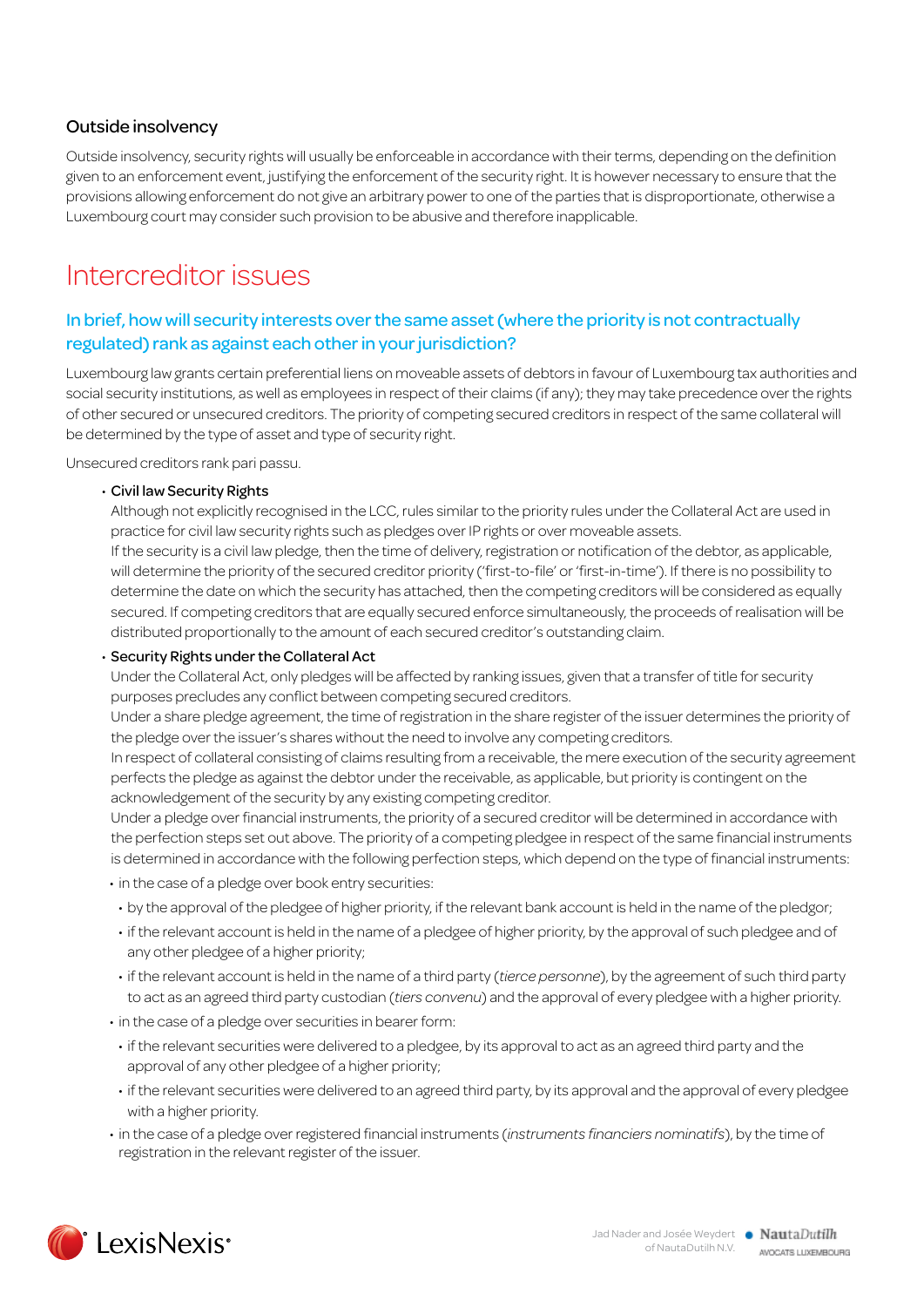- • in the case of a pledge over order instruments (*instruments à ordre*), by a regular endorsement with the indication that the qualifying collateral was pledged in favour of a pledgee with a lower priority.
- in the case of a pledge over other financial instruments, by the express approval or notification to the issuer of the relevant financial instruments, or any third party depositary and the approval of every pledgee of a higher priority.
- in the case of a pledge over receivables, by the approval of every pledgee of higher priority; the debtor of the secured claim may validly discharge its obligations towards the pledgor or any existing pledgee if it was not aware of the constitution of a new security right.

In the case of enforcement, the priority of competing pledgees is implemented as follows (subject to the terms of any relevant intercreditor agreement):

- • Where the most senior pledgee(s) realize(s) upon the collateral, any surplus will be held by an agreed third party custodian, acting for the account of pledgee(s) of lower priority. Where the most senior pledgee acted as the agreed third party custodian, it may continue to do so or else remit the surplus to the other pledgees in order of their agreed priority. In the absence of an agreed priority, the most senior pledgee will appoint a Luxembourg credit institution as receiver (*séquestre*) and remit the surplus to it for the benefit of the secured creditors of lower priority.
- • Where a junior pledgee realizes upon the collateral, enforcement must occur in accordance with the agreed enforcement method and the proceeds must be applied in accordance with the agreed order of priority. In the absence of an intercreditor agreement, the most diligent pledgee (in practice, the first to act) may request provisional measures (*référé*) from the president of the Luxembourg district court to settle the issue. The competing pledgees are entitled to apply for appeal against the provisional measure. A junior pledgee acting in good faith who ignores the existence of a competing pledgee with higher priority is entitled (i) to retain the enforcement proceeds up to the amount of its secured obligation and (ii) to remit any surplus to the pledgor, in each case without incurring any liability.

#### What method(s) of subordination are commonly used in your jurisdiction?

Except as between securitization companies and its creditors and investors, Luxembourg law does not regulate contractual subordination. There exists very limited case law in Luxembourg in relation to the recognition of contractual subordination provisions.

Investors using Luxembourg securitization vehicles and requiring the benefit of security rights may also need to appoint a security representative. Under the Luxembourg Act of 22 March 2004 on securitization, as amended (the Securitization Act), a Luxembourg securitization vehicle may grant a security right over its own assets exclusively to secure its obligations under the issued securities for the benefit of the investors, their fiduciary security representatives (*représentantsfiduciaires*) or the issuing vehicle (if assets are held by an acquisition vehicle).

Under the Securitization Act, investors in a securitization vehicle acting as secured creditors may appoint a security representative as a fiduciary (*fiduciaire*) under the Trust and Fiduciary Contracts Act, to represent their interests in security rights or receive payments. The powers, rights and duties of such fiduciary are normally determined by the investors as secured creditors at the time of its appointment, in accordance with the provisions of the Trust and Fiduciary Contracts Act. A fiduciary security representative for the purposes of the Securitization Act, whose statutory seat is in Luxembourg, must be approved by the Minister of Finance and is subject to specific requirements (including without limitation its share capital and its shareholder structure). An appointment may also result from the subscription to additional securities issued by the securitization vehicle, where contemplated by the terms and conditions of the securities. For a security representative whose statutory seat is located outside Luxembourg, a general distinction must be made between security rights covering qualifying collateral under the Collateral Act and civil law security rights (please refer to our explanations above).

Subject to any statutory claims of preferential rights (see above), subordinated creditors rank in accordance with the priority agreed in the relevant subordination agreement. Subordination clauses can be specific (for example, limited to a defined operation) or general. In general subordination clauses, the subordinated creditor accepts that, if the debtor becomes insolvent, or is liquidated, its claim is paid after all other creditors have been paid. Such a clause does not prevent the creditor from being paid when the debt becomes due and payable.

The Luxembourg Court of Appeal recently emphasised the main principles applicable to the validity and enforceability of subordination clauses.

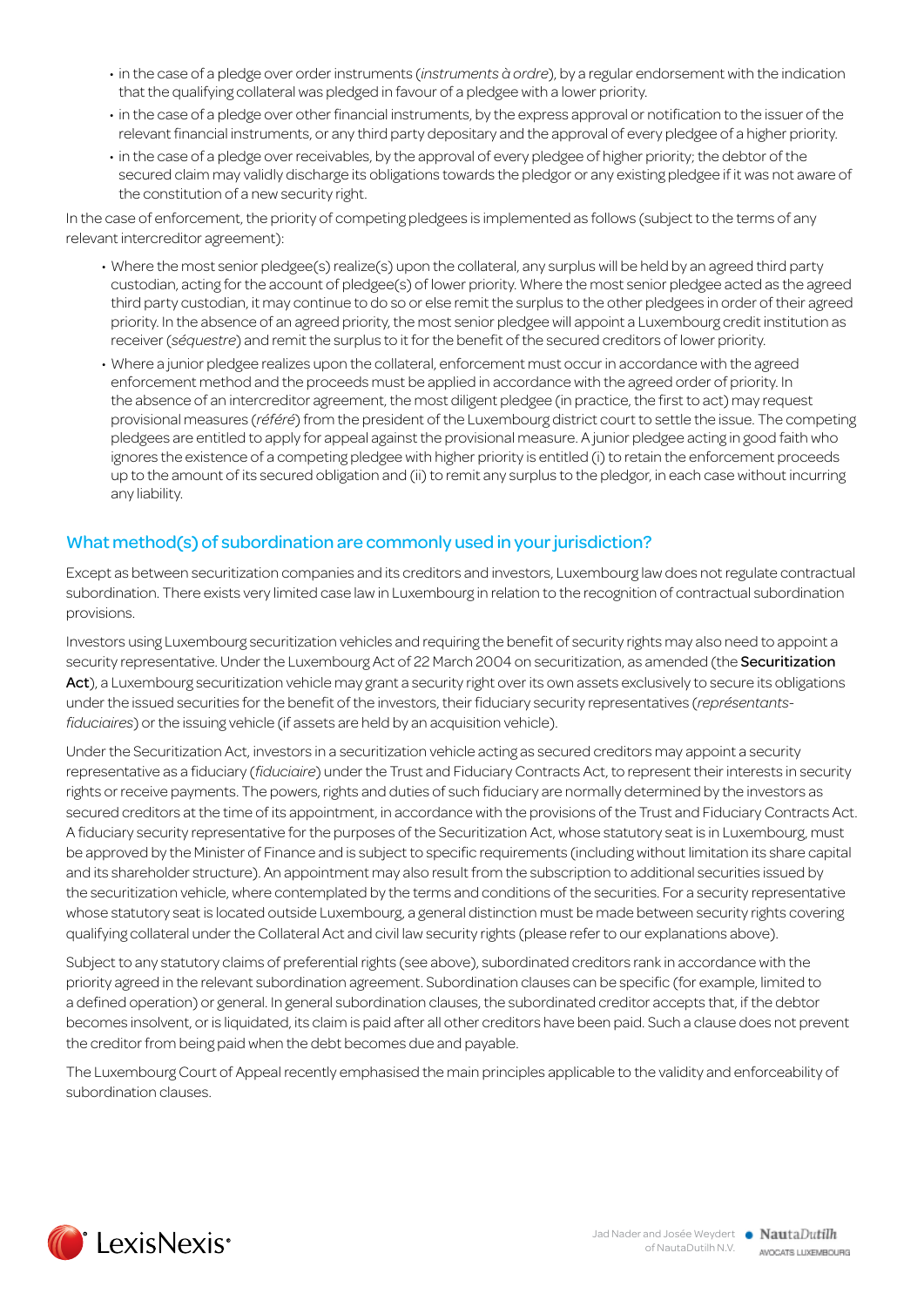Subordination clauses must comply with the general law on validity of contracts. There is very limited case law in Luxembourg in relation to the recognition of voluntary subordination provisions. If a Luxembourg court were to analyse the validity and enforceability of voluntary subordination provisions, it is in our view likely that it would consider the position taken by Belgian legal scholars and more recently by Luxembourg legal scholars based on (limited) Luxembourg court precedent, according to which voluntary subordination provisions are legal, valid and enforceable against the parties thereto, including in case of bankruptcy of such parties, but may not be enforceable against third parties which are not party to the relevant agreement.

#### Will local courts in your jurisdiction give effect to the contractual terms of an English law governed intercreditor agreement (which may include limitations on enforcement, rights to receive payment and turnover clauses). Would an English law governed intercreditor agreement survive the insolvency of a borrower incorporated in your jurisdiction?

A court of competent jurisdiction in Luxembourg may not apply the chosen English law if such choice is abusive and/or if such foreign law provisions would be manifestly incompatible with the public policy (*ordre public*) of Luxembourg (eg consumer protection matters).

Generally however, in the case of bankruptcy, the bankruptcy receiver does terminate all existing agreements.

# Governing law and disputes

#### Will a choice of English law as the governing law of the documents and the English courts as the jurisdiction for disputes be upheld in your jurisdiction? Would a judgment given by the courts of England and Wales be enforceable in your jurisdiction without a retrial of the merits of the case?

As a matter of Luxembourg law, there is no obligation to submit the security agency/intercreditor agreement to Luxembourg law.

In application of Article 3 of the Rome I Regulation, the choice of a foreign law as the governing law of the security agency agreement is legal, valid, binding and enforceable against the debtor, and will be recognized and given effect to by a court of competent jurisdiction in Luxembourg, except where Luxembourg courts consider the choice of the foreign law to be contrary to Luxembourg international public policy (please refer to our explanations above).

As regards the choice of jurisdiction, the submission in the agreements to the jurisdiction of the courts of England is legal, valid, binding and enforceable against the parties thereto (if one of them is domiciled in an EU Member State) and will be recognized and given effect to by a court of competent jurisdiction in Luxembourg in accordance with Article 23 of the Brussels I Regulation and in accordance with Article 18 of the Luxembourg New Code of Civil Procedure.

Final and conclusive judgments of the courts within the territorial jurisdiction of the United Kingdom will be recognized and enforced in Luxembourg in accordance with the Council Regulation (EC) No 44/2001 of 22 December 2000 on jurisdiction and the recognition and enforcement of judgements in civil and commercial matters, as amended from time to time (the Jurisdiction Regulation).

A court of competent jurisdiction in Luxembourg may stay proceedings if concurrent proceedings involving the same parties and the same cause of action have been brought in another court of competent jurisdiction (whether or not covered by the Jurisdiction Regulation) and will decline jurisdiction in favour of that court if its jurisdiction is established.

The recognition and the enforcement in Luxembourg of final and conclusive judgments of a court within the territorial jurisdiction of England (based on legal proceedings commenced by valid service of process) is subject to the applicable enforcement (*exequatur*) procedure of the Jurisdiction Regulation or the Council Regulation (EC) No 805/2004 of 21 April 2004 creating a European enforcement order for uncontested claims, as the case may be, both as construed and applied by Luxembourg courts, and provided the recognition of the judgement may not be refused on the grounds specified at Articles 34 and 35 of the Brussels I Regulation.

The formal enforcement of a foreign decision may be obtained by submitting a motion for *exequatur* to the president of the competent Luxembourg district court. The following evidence must be attached to the motion:

- the original or certified true copy of the court decision, translated into French;
- the original or certified true copy of the formal service of process to the parties involved, translated into French;
- a certificate from the court, establishing that no recourse or appeal lies from the court decision (i.e. a certificate demonstrating that the decision is final and conclusive), translated into French.